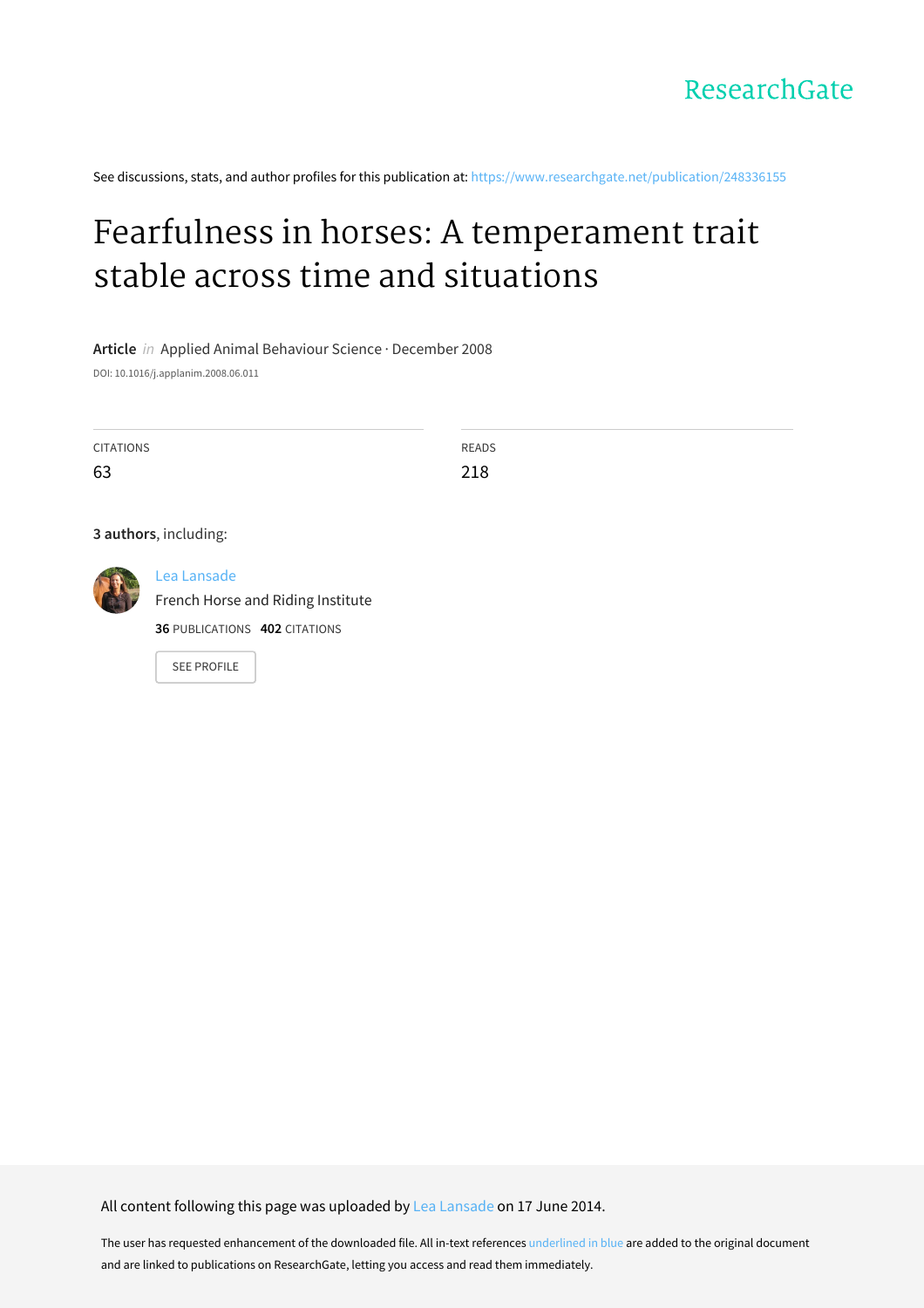

Available online at www.sciencedirect.com



Applied Animal Behaviour Science 115 (2008) 182–200

**APPLIED ANIMAL BEHAVIOUR SCIENCE** 

www.elsevier.com/locate/applanim

# Fearfulness in horses: A temperament trait stable across time and situations

Léa Lansade <sup>a,\*</sup>, Marie-France Bouissou<sup>a</sup>, Hans W. Erhard <sup>b</sup>

<sup>a</sup> Laboratoire de Comportement, Neurobiologie et Adaptation, UMR 6175 Physiologie de la Reproduction et des Comportements, INRA-CNRS-Université de Tours-Haras Nationaux, F-37380 Nouzilly, France <sup>b</sup> Macaulay Institute, Craigiebuckler, Aberdeen AB15 8QH, Scotland, United Kingdom

> Accepted 16 June 2008 Available online 23 August 2008

### Abstract

The purpose of this study was to test the existence of a ''fearfulness'' trait in horses, by testing the stability across situations and over time of the responses to different fear-eliciting situations. It was also to identify which behavioural parameters are the best indicators of this trait. Sixty-six Welsh ponies and 44 Anglo-Arab horses were successively tested at 8 months and 1.5 years of age. Of these, 33 Welsh ponies and 21 Anglo-Arabs were also tested at 2.5 years of age. At each age, they were subjected to four test situations. The first test involved the introduction of a novel object in the test pen (novel object test). In the second test, a novel area was placed in the pen between the horse and a bucket of food, to determine the time the horse took to cross the area (novel area test). Finally, the third test consisted in suddenly opening an umbrella in front of the horse while it was eating (surprise test). During these tests, many behavioural parameters were recorded. A fourth test consisted of a surprise test during which the horse was held by a handler while its heart rate was measured. Spearman correlations were used to identify links between behavioural parameters measured during different tests and between different ages.

Reactions to the first three tests showed consistency between them and over time. Among all the behavioural parameters measured during these tests, some presented high stability over time and were well correlated with behaviours expressed during other tests, indicating they are the best indicators of a fearfulness trait: the frequency of licking/nibbling the novel object, the time to put one foot on the novel area and to eat from a bucket placed just behind it, and the flight distance and the time to eat under the opened umbrella. The stability across responses expressed in various fear-eliciting events and over time from 8 months to 2.5 years of age suggests the existence of a 'fearfulness' trait in horses.

The different indexes of heart rate measured or calculated during the surprise effect present limited stability over time and almost no correlation with the behavioural parameters measured during the other

\* Corresponding author. Tel.: +33 2 4742 7279; fax: +33 2 4742 7743. E-mail address: [lansade@tours.inra.fr](mailto:lansade@tours.inra.fr) (L. Lansade).

0168-1591/\$ – see front matter  $\odot$  2008 Elsevier B.V. All rights reserved. doi[:10.1016/j.applanim.2008.06.011](http://dx.doi.org/10.1016/j.applanim.2008.06.011)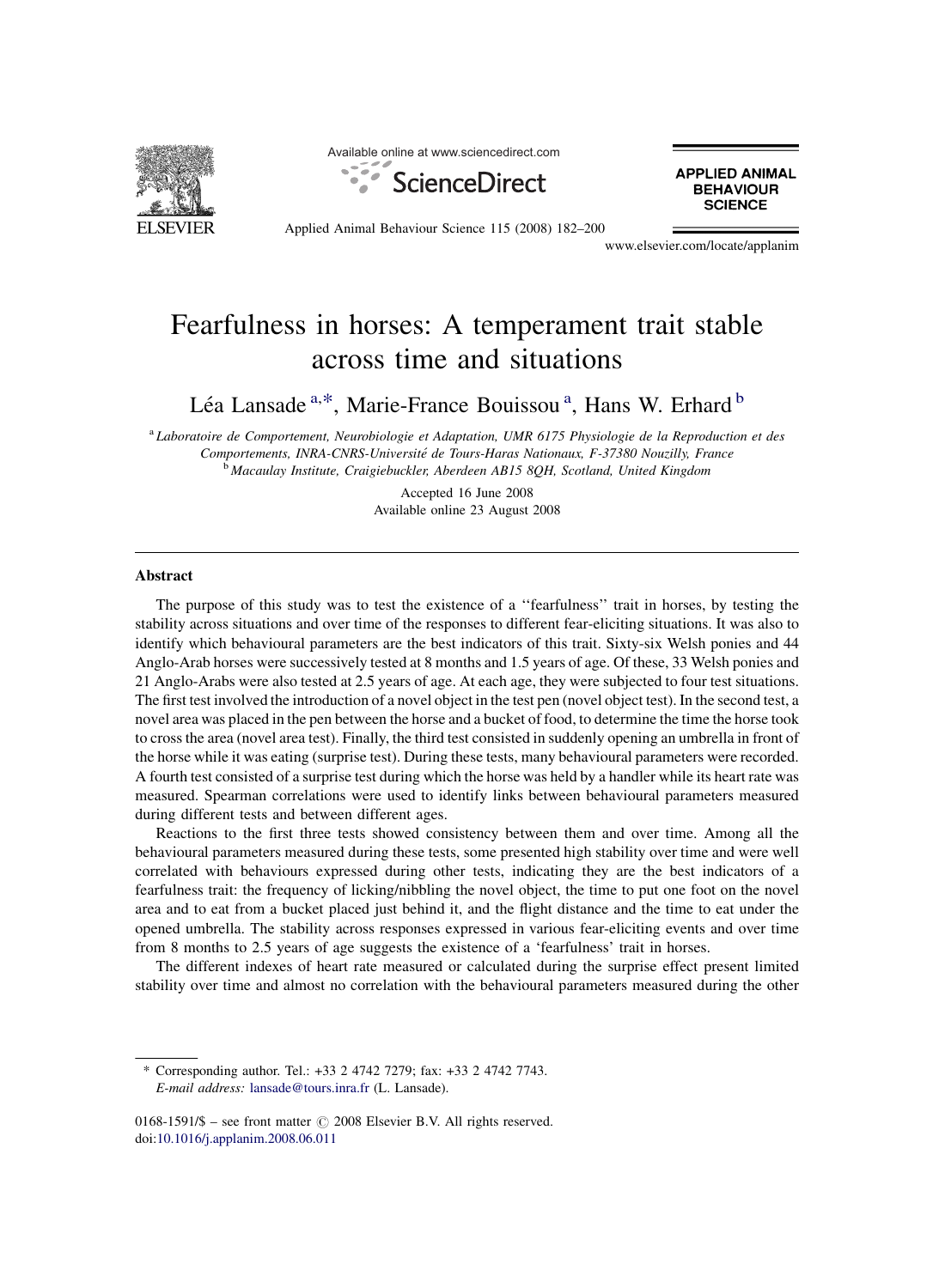three tests. We conclude that, in contrast to the previously mentioned behaviours, these are not reliable measures of a temperament trait.

From a practical point of view, this study shows that it is possible to identify a horse's level of fearfulness as early as 8 months of age using the first three tests.

 $\odot$  2008 Elsevier B.V. All rights reserved.

Keywords: Horse; Temperament; Fearfulness; Novelty; Suddenness; Behavioural tests

# 1. Introduction

The behavioural reactions expressed by individuals confronted with particular situations are strongly affected by their temperament. Temperament is generally considered as a set of behavioural tendencies, present early in life and relatively stable across various kinds of situations and over the course of time ([Bates, 1987; Goldsmith et al., 1987\)](#page-17-0). This stability means that an individual's behaviour in specific situations is predictable to a certain extent. Fearfulness is considered as one of the basic traits of an individual's temperament. While fear is an emotional state induced by the perception of actual danger (for a review, see [Forkman et al., 2007](#page-18-0)), fearfulness can be defined as a predisposition to react in a similar manner to various fearprovoking events. Fearfulness can be inferred from the behavioural states expressed by the individual in potentially frightening situations. It has been frequently studied in farm animals as it influences many other behaviours, such as social interactions, maternal behaviour or learning ability, as well as productivity and welfare (for reviews, see [Bolles and Fanselow, 1980; Gray,](#page-17-0) [1987; von Borell, 1995; Jones, 1996; Rosen and Schulkin, 1998; Boissy, 1998; McMillan, 1999;](#page-17-0) [Maestripieri, 1999; Erhard and Schouten, 2001\)](#page-17-0).

In horses, temperament can strongly determine the animal's usability. [Buckley et al. \(2004\)](#page-17-0) conducted interviews with Pony Club members and concluded that a horse's temperament (quietness, reliability, safety) is the most important characteristic of a Pony Club horse, before its size, soundness, purchase price, etc. Excessive fear reactions limit the use of horses in many situations, and can even, in certain cases, render the horse dangerous. On the other hand, an excessively low level of fearfulness may be inconvenient in some equestrian disciplines, even if this aspect has so far attracted little attention. Consequently, the development of tests to assess a horse's temperament early in life, and particularly a possible fearfulness trait, would be particularly useful. For this purpose, it is necessary to explore the stability of the individual's reactions over time and in different frightening situations.

Stability of fear reactions over time has been reported in many species (for a review: [Forkman](#page-18-0) [et al., 2007](#page-18-0)). In post-weanling horses, [Visser et al. \(2001\)](#page-19-0) reported a short-term consistency (1 month) of behaviour during a novel object test conducted at 9 and 20 months of age, but found that only a few behavioural parameters showed consistency between 9 and 20 months of age. Therefore, to our knowledge, the long-term consistency of fear reactions has never been convincingly demonstrated in the horse.

The search for stability of fear reactions across situations has also been reported (for a review: [Forkman et al., 2007\)](#page-18-0). This requires the observation of a number of individuals in various potentially frightening situations. In horses, [Wolff et al. \(1997\)](#page-19-0) found correlations between two neophobia tests: an unknown object test and a bridge test, suggesting the existence of a trait of fearfulness. Using open-field tests, some authors have described correlations between reactions to novelty, to suddenness and to social isolation, and concluded the existence of a general trait of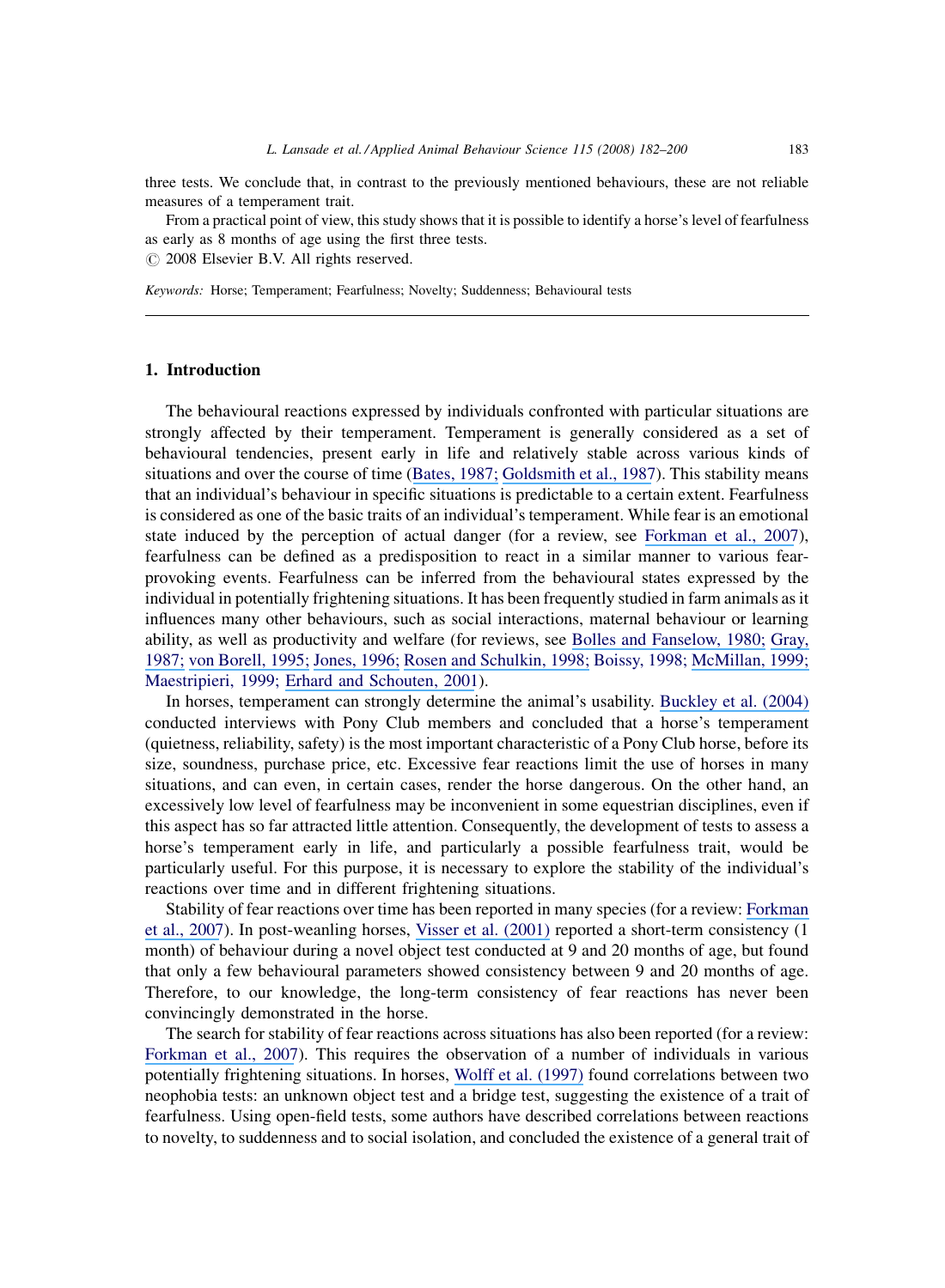'fearfulness' (e.g. sheep: Romeyer and Bouissou, 1992; Vandenheede et al., 1998; Viérin and [Bouissou, 2003](#page-18-0)[;](https://www.researchgate.net/publication/10928537_Responses_of_weaned_lambs_to_fear-eliciting_situations_Origin_of_individual_differences?el=1_x_8&enrichId=rgreq-20281ad60fe2513228f678147f077b69-XXX&enrichSource=Y292ZXJQYWdlOzI0ODMzNjE1NTtBUzoxMTQ5NTM0NDA3MzExMzZAMTQwNDQxODQ0NDU4NQ==) horses: Viérin et al., 1998). However, in these cases a bias exists, since the correlations were established between situations involving different stimuli, but all involving some common fear-inducing element, such as social separation or novelty of the pen. The correlations may thus have been due to these common elements. In the present study, we chose to test the animals in an environment which does not provoke any particular fear reactions apart from those to the tested stimulus: horses were tested in a familiar environment, in the presence of conspecifics, and after a period of habituation to the test procedure. In this way, there were theoretically no common elements (such as social separation or novelty of the test pen) between the different tests.

Fear states can be expressed through behavioural responses, but also through physiological changes, and many studies have used heart rate measurements to characterise fearfulness (for a review: [von Borell et al., 2007\)](#page-19-0). In horses, [Visser et al. \(2002\)](#page-19-0) showed that heart rate variables measured during a novel object test and a handling test may quantify certain aspects of a horse's temperament, such as fearfulness, since these measures were consistent between 9 months and 21 months of age. It would be interesting to examine whether there is a relationship between behavioural states and heart rate observed during fearful situations. Measuring the heart rate to predict a horse's level of fearfulness may be useful in practice because it is non-invasive and is easy to use by a person inexperienced in behavioural observations.

The purpose of this study was to determine whether it is possible to infer a trait of fearfulness from the measurement of behavioural and physiological responses (heart rate) expressed by individuals confronted with specific frightening situations. For this purpose, we tested the two characteristics of a trait: stability over time and across situations. We tested the animals in two situations involving novelty and in two situations involving suddenness, and we repeated these situations every year, from 8 months to 2.5 years of age. Many behavioural and physiological parameters were recorded during these situations. The first step was to test the stability over time of these parameters by calculating correlations between parameters measured from 8 months to 2.5 years of age. The second step was to determine the stability across situations of the parameters: for each age, we calculated the correlations between parameters measured in the four different fear-inducing tests. These two steps also allowed us to identify the most reliable indicators of this trait, i.e. the behavioural or physiological parameters which show the best stability over time and across situations.

This paper is part of a more general study which attempts to assess several possible temperament traits in horses such as gregariousness [\(Lansade et al., 2008\)](#page-18-0), reactivity to humans [\(Lansade and Bouissou, in press](#page-18-0)) or activity level ([Lansade, 2005; Lansade et al., 2006\)](#page-18-0).

#### 2. Animals, material and methods

# 2.1. Animals

One hundred and ten horses were used, divided into four groups. They originally comprised 22 Anglo-Arab horses (AA01) and 33 Welsh ponies (W01) born in 2001, and a further 22 Anglo-Arab horses (AA02) and 33 Welsh ponies (W02) born in 2002. Of those, five horses had to be excluded from the study due to illness ( $N = 2$ ) or following a bone fracture ( $N = 3$ ). The number of horses tested at each age is presented in [Table 1](#page-4-0). The animals of the two breeds were born and lived in two different places.

All animals were maintained on pasture with their dam until  $6 \pm 1$  months of age when they were weaned. Males were castrated around 12 months of age. The animals were housed indoors from 6 to 11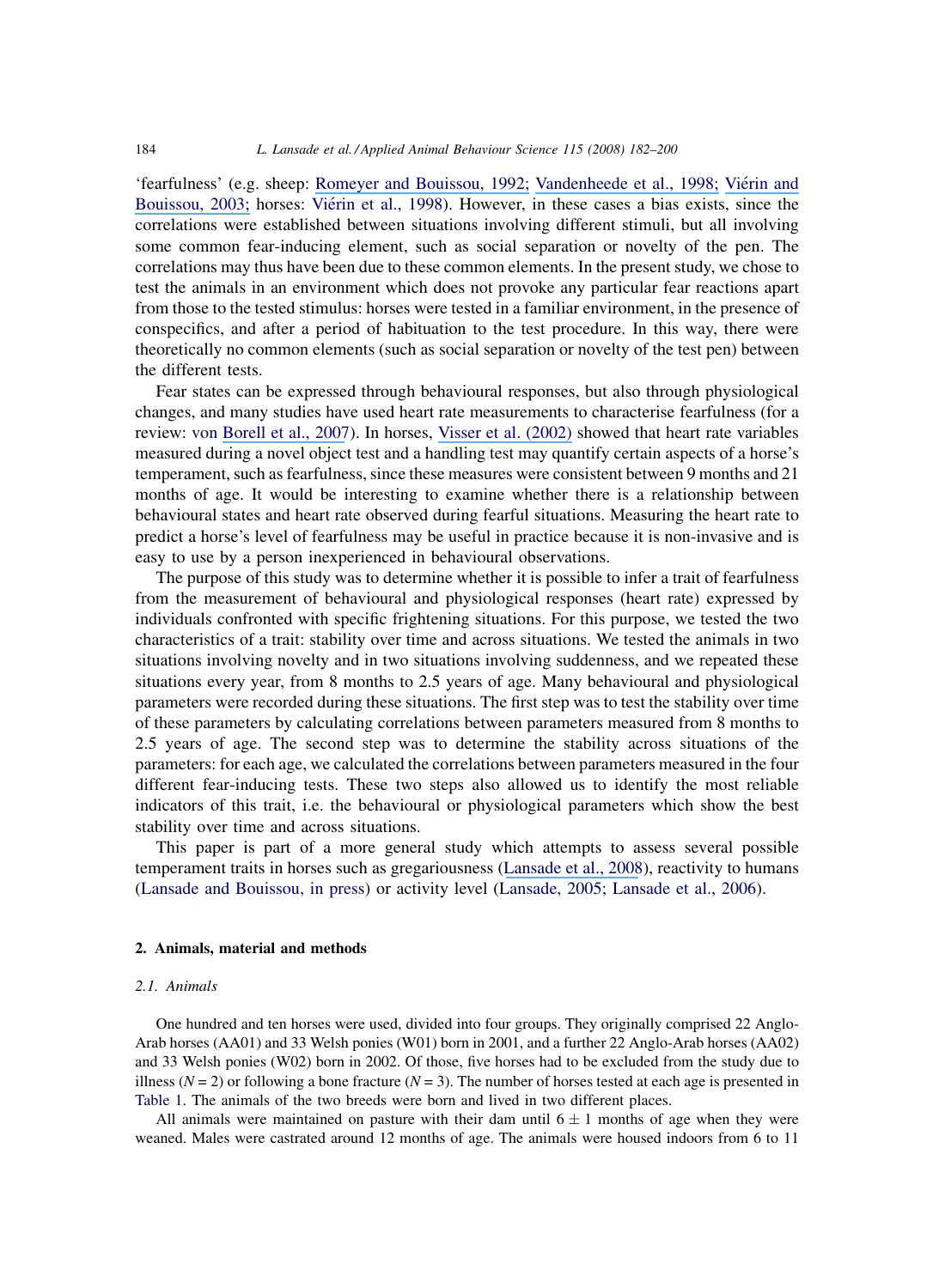|      | 2002               | 2003                | 2004                |
|------|--------------------|---------------------|---------------------|
| AA01 | 8 months<br>22(22) | 1.5 years<br>21(20) | 2.5 years<br>21(20) |
| AA02 |                    | 8 months<br>22(21)  | 1.5 years<br>19(19) |
| W01  | 8 months<br>33(26) | 1.5 years<br>33(33) | 2.5 years<br>33(21) |
| W02  |                    | 8 months<br>33(32)  | 1.5 years<br>32(22) |

Age and number of horses in the two different breeds (AA: Anglo-Arab; W: Welsh Pony) and two different birth years (01: 2001; 02: 2002) at the three test periods

The numbers in brackets represent the number of horses that had their heart rate measured in the surprise test.

months, 20 to 23 months, and 32 to 35 months, corresponding both to the winter period and the test periods. Outside these periods, they were kept on pasture.

The Anglo-Arab horses were housed individually on sawdust bedding, in a 6 m  $\times$  3 m box adjacent to an individual 3 m  $\times$  3 m outside area (Fig. 1). Boxes were separated from each other by metal hurdles so that the horses could see all the other animals in the barn and interact with their neighbours (sniffing, licking, biting or grooming, etc.). The outside area was separated from the inside area of the box by a door. When the horses were in the outside area and the door was closed, they could not see inside.

The Welsh ponies were housed together in a straw-bedded,  $15 \text{ m} \times 15 \text{ m}$  group pen and were moved to an outdoor paddock every day for 4 h.

All the test animals were fed twice a day with commercial pellets and hay, except for the test periods involving feeding motivation during which they were fed three times a day, so that all the animals had a similar level of feeding motivation whenever they were tested. Water was available ad libitum.

Outside the test periods, the animals were maintained on pasture. They received similar, limited human contact necessary for routine husbandry: feeding when indoors, changes of pasture and any emergency veterinary care.

# 2.2. Experimental procedure

<span id="page-4-0"></span>Table 1

In order to examine only the reactions specific to the stimulus studied, we attempted to test animals in a context as neutral as possible: tests were performed in a familiar place and animals were habituated to the experimental procedure for a minimum of 3 days immediately before the tests.



Fig. 1. Layout of the building where the Anglo-Arab horses were housed and tested.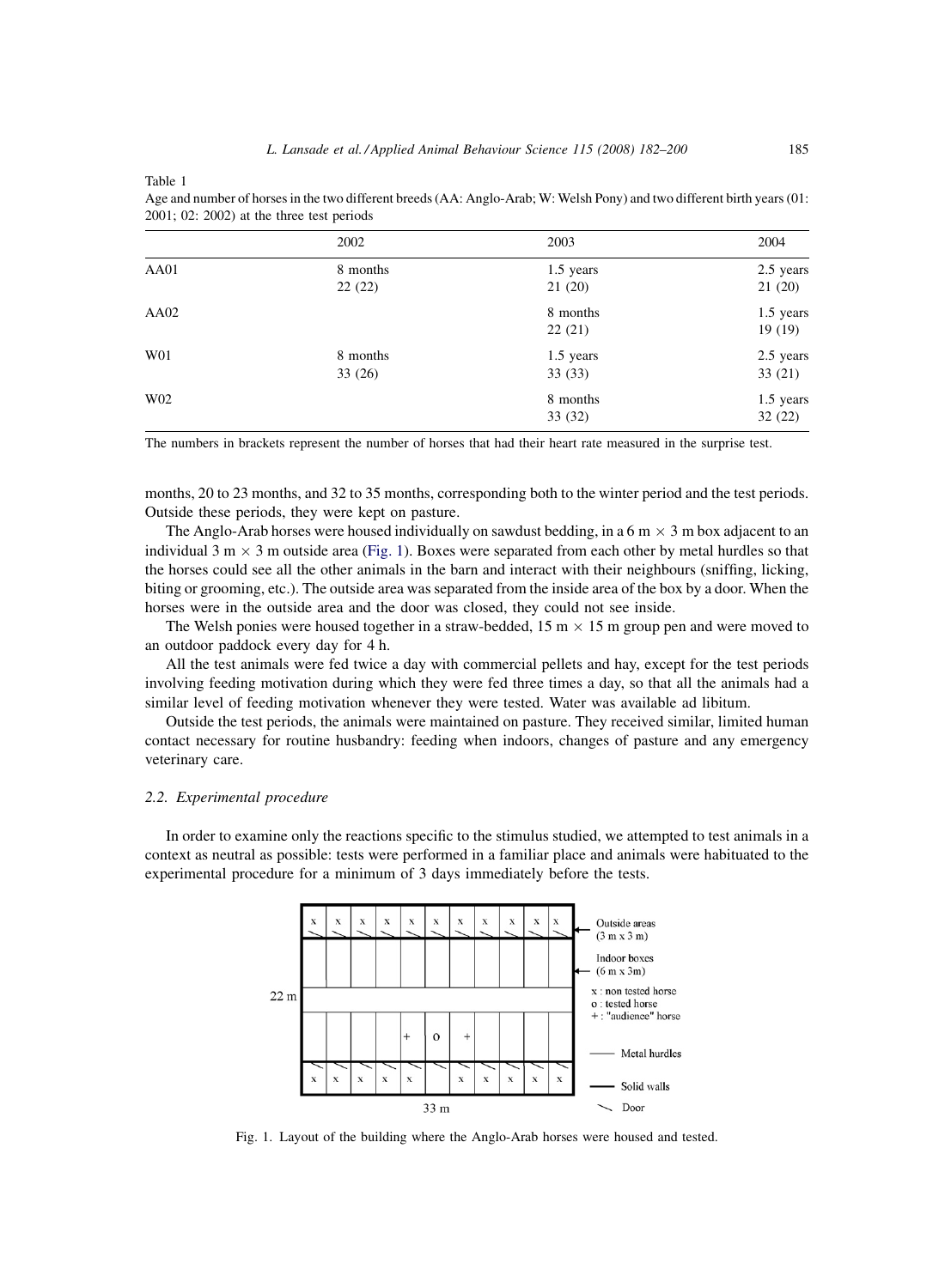

Fig. 2. Layout of the building where the Welsh ponies were housed and tested.

Anglo-Arab horses were tested in their own boxes while non-test horses were kept in their outside areas ([Fig. 1\)](#page-4-0). Welsh ponies were tested in a pen constructed in the corridor of a barn close to the pen where they lived (Fig. 2). In both cases, the test pens were 6 m long and 3 m wide. During the test period, the Welsh ponies were randomly moved, in groups of four or five, to four boxes (4 m  $\times$  6 m) adjacent to the test pen, for 4 h per day. In both breeds, when a horse was tested, it was moved by a handler from the outside part of its box (Anglo-Arab) or from its box (Welsh) and placed in the test pen, and the test began immediately. The other horses and the tested horse could not see each other.

Horses were randomly assigned to a testing order for each test. During the habituation phase and the different tests, the experimenters were hidden behind a one-way mirror. To avoid the test horse being alone in the pen during the habituation phase and the tests, two ''audience'' horses were attached at each side of the test pen, at a distance of about 3 m ([Figs. 1 and 2\)](#page-4-0). These were non-experimental animals and the same audience horses were always used for each group. They were unfamiliar to the test horses at the beginning of the study. They were chosen because they were known to be particularly calm and likely to stand still throughout the test period. They were habituated to the test situations before the experiment. During the tests, we also checked that they did not show any special reaction towards the fearful stimuli in the test pen.

#### 2.2.1. Habituation to the test pen

This phase consisted of habituating the horse to being led into the test pen and to staying in it without any particular reaction. The test horses were placed in this situation daily for 5 min until they no longer manifested the following behaviours for three consecutives days: neighing, defecating, trotting or galloping. A single occurrence of one of these four behaviours during the three consecutives days was tolerated. For example, if a horse neighed only once during three consecutive days, but never defecated, trotted or galloped, we considered it habituated. The number of days required for habituation was between 3 and 6 days.

#### 2.2.2. Test situations

Animals were subjected to four test situations. Animals born in 2001 (AA01 and W01) were tested at 8 months, 1.5 and 2.5 years of age, while those born in 2002 (AA02 and W02) were only tested at the ages of 8 months and 1.5 years [\(Table 1\)](#page-4-0).

These tests consisted of potentially fear-eliciting situations, involving either a novel or a sudden stimulus. Suddenness and novelty are considered to be the most stressful stimuli (see [Forkman et al., 2007](#page-18-0)). Moreover, horses are frequently confronted with them when used for riding. All the tests took place in the test pens described above. The tests will be presented in the same order they were carried out. Habituation to the test pen began on day 1, followed by the novel object test, the novel area test, the surprise test-horse free in the pen, and the surprise test-horse held, were carried out on days 12, 39, 40 and 41–45, respectively.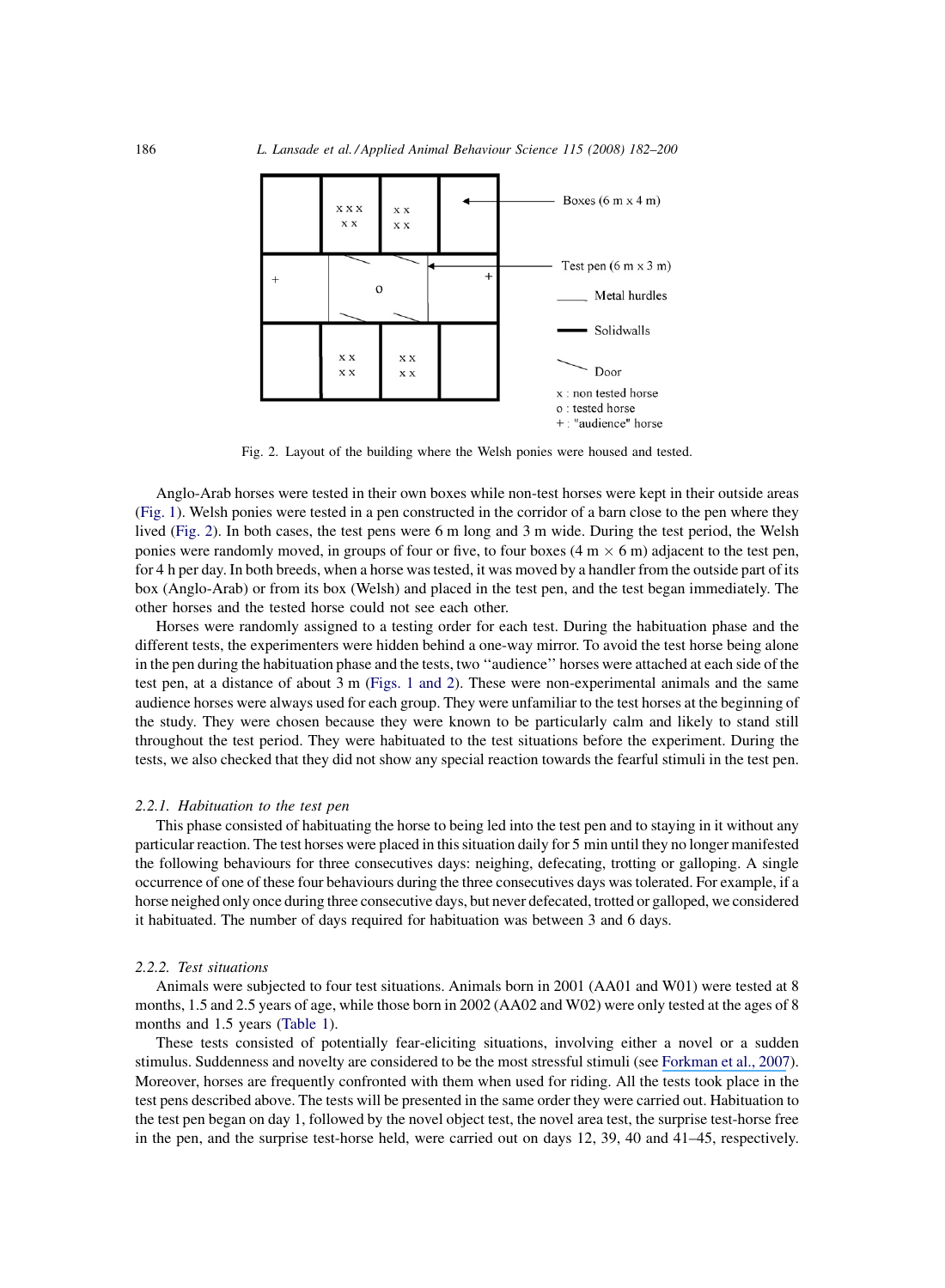

Fig. 3. Test-layout of the novel object test.

### 2.2.2.1. Novel stimuli

2.2.2.1.1. Novel object test. An object, unknown to the horses, was placed across the width of the pen before the animal entered it (Fig. 3). A different novel object was used for each step of the study. At 8 months, 1.5 years and 2.5 years of age, they were respectively: three green plastic bags (1 m tall) filled with straw, six white plastic bags (0.20 m long) suspended from a black plastic wire normally used for electric fences (0.60 m in diameter, 0.80 m above the ground), and 10 plastic folders of different colors (blue, green, red, purple) suspended by string from the same wire. To evaluate the area covered by the horse, the pen was divided in six sectors of equal size traced with plaster powder (Fig. 3). Horses were habituated to these lines during the habituation period, and they did not show any particular reaction to them during the test. The location of the horse was noted continuously enabling us to measure the ''number of sectors entered'' by the animal, which was an indicator of locomotion during the test. The test lasted 5 min, during which 17 other behavioural parameters were recorded [\(Table 2\)](#page-7-0).

2.2.2.1.2. Novel area test. Three zones were marked on the floor of the test pen using plaster powder ([Fig. 4\)](#page-7-0). The first zone (1.50 m  $\times$  3 m) corresponded to a "starting zone", the second to a "central zone"  $(3 \text{ m} \times 3 \text{ m})$ , while the third  $(1.50 \text{ m} \times 3 \text{ m})$  corresponded to an "arrival zone" and contained a bucket full of food (commercial pelleted food, part of the horses' usual diet).

Habituation. This phase aimed at habituating the test animal to going to the arrival zone containing the food. An experimenter entered the pen with the test animal, led it (without being haltered) to the starting zone and then released it. The handler then immediately entered an adjacent box, out of the horse's sight. The time recording started when the horse's two forelegs crossed the line delimiting the starting zone. The animal had 40 s to cross the line into the arrival zone containing the food and to eat. If it did not succeed, the experimenter led it again to the starting zone (the horse was not fed its normal ration in this case). It was offered eight trials per day. The criterion for this habituation was that the horse performed seven correct trials per day on three consecutive days.

Test. The test was carried out on the day after the horse reached the criterion level. A novel area (3 m  $\times$  2 m) was placed in the middle of the central zone ([Fig. 4\)](#page-7-0), differing at each test stage. At 8 months, 1.5 and 2.5 years of age, it consisted respectively of: a white sheet of jute canvas, a plastic cover, and a wooden plank. The procedure was the same as the one used previously: the animal was led to the starting zone, released, and the time recording started when its two forelegs crossed the starting line. However, in this phase, the animal had 5 min to cross the arrival line and to eat, with only one trial. The test ended when the horse ate from the bucket, or after 5 min if it did not eat. Nineteen behavioural parameters were measured during this phase ([Table 2](#page-7-0)).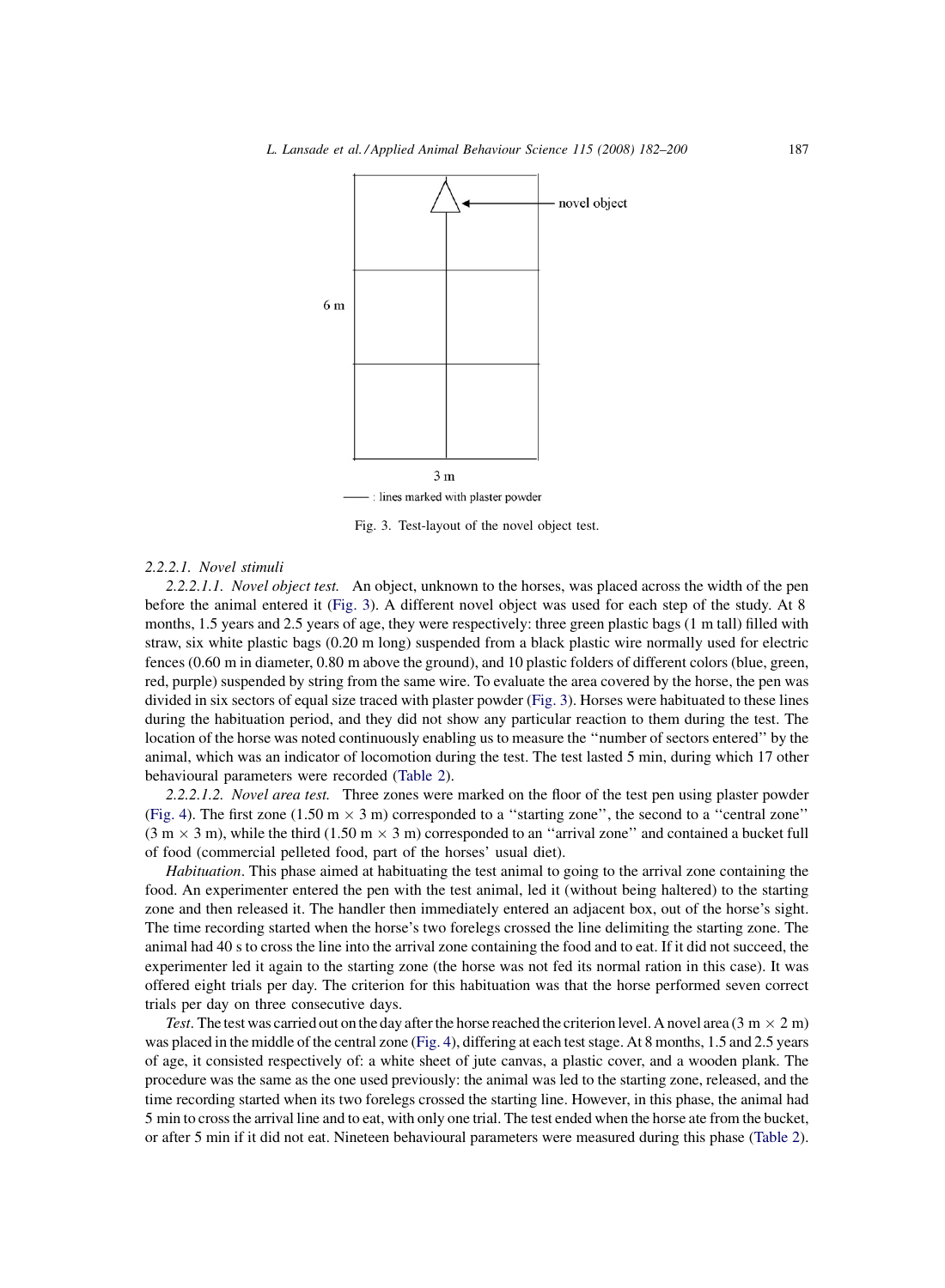Table 2

|  |  | Parameters and definitions of behaviour recorded during the tests |  |  |  |  |  |  |
|--|--|-------------------------------------------------------------------|--|--|--|--|--|--|
|--|--|-------------------------------------------------------------------|--|--|--|--|--|--|

| Parameters and definitions when necessary                                                                                                | Novel<br>object  | Novel<br>area    | Surprise test,<br>foal free |
|------------------------------------------------------------------------------------------------------------------------------------------|------------------|------------------|-----------------------------|
| Glances at the stimulus (1, f) the horse stands still, with elevated<br>neck, head and ears oriented in direction of the stimulus        | X                | X                | X                           |
| Sniffing the stimulus $(l, f)$                                                                                                           | X                | X                | $X^a$                       |
| Licking/nibbling the stimulus $(l, f)$                                                                                                   | X                | X                | $X^{\mathrm{a}}$            |
| Contact with the stimulus (d)                                                                                                            | X                |                  |                             |
| Time to put one foot on the novel area                                                                                                   |                  | X                |                             |
| Time spent near the stimulus                                                                                                             |                  | X                |                             |
| Time to eat                                                                                                                              |                  | X                | X                           |
| Flight distance                                                                                                                          |                  |                  | X                           |
| Startle responses (f)                                                                                                                    | $X^a$            | $X^a$            |                             |
| Neighing $(l, f)$                                                                                                                        | $X^{\mathrm{a}}$ | $X^{\mathrm{a}}$ | $X^a$                       |
| Defecation $(l, f)$                                                                                                                      | $X^{\mathrm{a}}$ | $X^{\mathrm{a}}$ | $X^{\mathrm{a}}$            |
| Trotting (f)                                                                                                                             | $X^a$            | $X^a$            | $X^a$                       |
| Scrapping the floor with the foot (f)                                                                                                    | $X^{\mathrm{a}}$ | $X^{\mathrm{a}}$ | $X^a$                       |
| Vigilant position (f) the horse stands still, with elevated neck,<br>head and ears oriented anywhere except in direction of the stimulus | X                | X                | X                           |
| Sniffing the floor $(f)$                                                                                                                 | X                | X                | X                           |
| Blowing (f) forceful expulsion of air through the nostrils<br>preceded by a raspy inhalation sound                                       | X                | X                | X                           |
| Sectors entered (n)                                                                                                                      | X                |                  |                             |

l: latency, f: frequency, d: duration, n: number. 'X' indicates if the parameter was measured during the test or not. <sup>a</sup> Parameters expressed by less than 15% of animals.

# 2.2.2.2. Sudden stimuli

The sudden stimuli consisted of the opening of a familiar black umbrella. Identical umbrellas were placed in front of each box for 1 month before the tests in order to familiarize the animals with them.

2.2.2.2.1. Surprise test, horse free in the pen. Before the animal entered the pen, the same bucket of food which was used in the ''novel area'' test was placed in the box, 1 m from the hurdles [\(Fig. 5\)](#page-8-0). A closed umbrella was placed between two bars of the hurdle, 1 m above the bucket. The animal was released in the pen and when it had eaten for three consecutive seconds from the bucket, the umbrella was automatically opened and the time started. The test ended when the horse went back to the bucket and ate again for three consecutives seconds. The maximum time allowed was 5 min; after that time, the test ended. Seventeen



Fig. 4. Test-layout of the novel area test.

<span id="page-7-0"></span>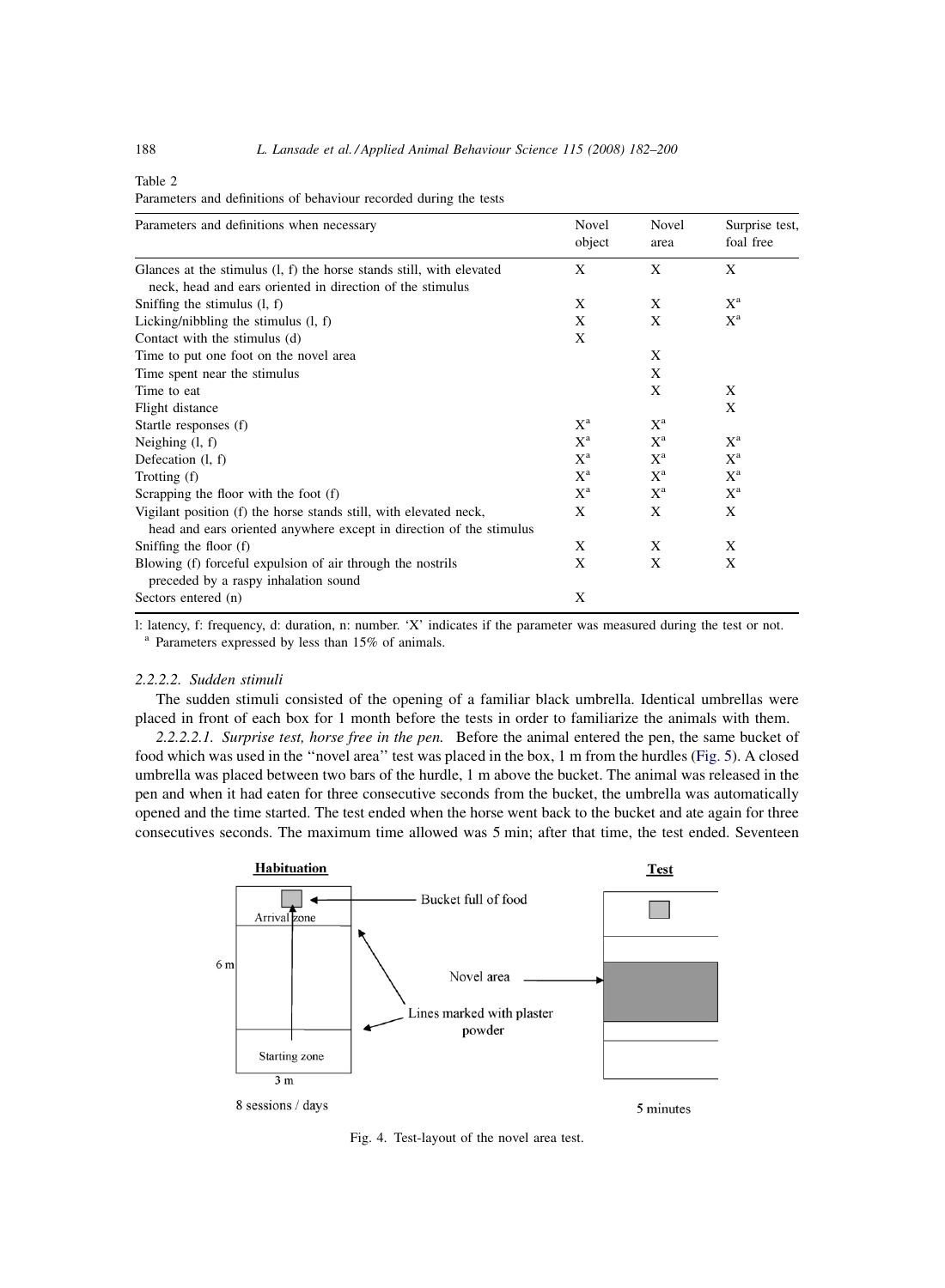<span id="page-8-0"></span>

Fig. 5. Test-layout of the surprise test.

behavioural parameters were noted during the test [\(Table 2](#page-7-0)). The test was filmed, and the flight distance was measured on the video using lines marked every meter on the floor of the test pen (Fig. 5).

2.2.2.2.2. Surprise test, horse held, and heart rate measurement. During this test, the horse was held to limit the influence of locomotor activity on the heart rate.

When the animal was brought into the pen, the handler tried to fit it with a halter and fit it with a heart rate monitoring system maintained with a surcingle (Polar Accurex Plus) set to record heart rate every 5 s. The experimenter led the horse to the middle of the pen and tried to hold it still throughout the test. An assistant holding a closed umbrella behind his back stood 1.5 m from the horse. The recording began, and 5 min later, the assistant suddenly opened the umbrella twice, 1 m in front of the horse's head, then closed it and hid it again. The total duration of this test was 8 min. This test could not be performed on all the animals because of the difficulty of fitting certain animals with the equipment due to their violent defensive reactions. Therefore, the experimenter was given a maximum of 30 min to catch the horse and fit the equipment. If he did not succeed in this time, because the horse's reactions were too dangerous, the test was abandoned. The number of horses subjected to the entire test is presented in [Table 1.](#page-4-0)

As animals presented various reactions when they were fitted with the equipment (some stayed relatively calm whereas others had strong defensive reactions), there was a wide variation in their heart rates measured before the surprise effect. To limit this effect, we analysed the change in heart rate before and after the opening of the umbrella. To do so, we measured the minimum and maximum heart rate and calculated the average during the 5 min before the opening of the umbrella. After that, several indexes were calculated: the difference between the maximum heart rate and the average, the difference between the maximum and the minimum, the percentage of the maximum as a function of the minimum or the average.

#### 2.3. Statistical analyses

The statistical analyses used in this study are strictly identical to those used by [Lansade et al. \(2008\)](#page-18-0) and [Lansade and Bouissou \(in press\).](#page-18-0) The same protocol was repeated twice in two groups (AA02 and W02) and three times in the others (AA01 and W01). We did not combine the data from these different time points and groups (for justification, see [Lansade et al., 2008; Lansade and Bouissou, in](#page-18-0) [press\)](#page-18-0).

Some behavioural parameters were expressed by less than 15% of animals and were not taken into account in the statistical analysis; they are presented in [Table 2](#page-7-0). Two different analyses were performed: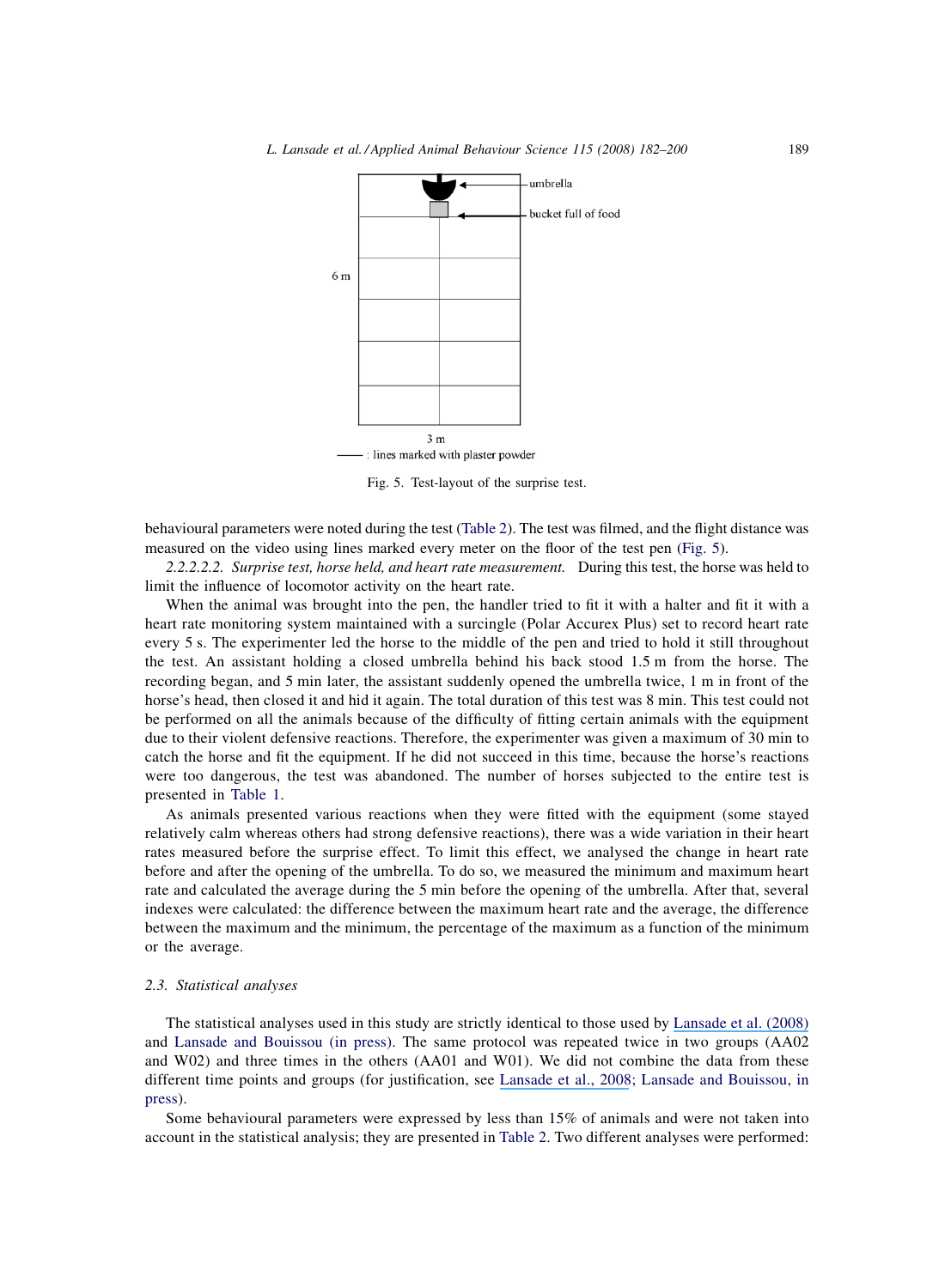the first concerned the links between parameters measured at different ages (stability over time) and the second was aimed at quantifying the relationship between parameters of the different tests at the same point in time (stability across situations: inter-test correlations). To study the relationship between parameters, Spearman (rank) correlations were calculated, since they are more robust to data nonnormality than the Pearson correlations. A correlation was considered to be statistically significant when its p-value was less than 0.05.

The relationship between variables (stability across situations) was calculated for 10 separate sets of data (Groups AA01 and W01 were tested three times, and groups AA02 and W02 were tested twice, resulting in 10 sets). The number of significant positive or negative correlations out of 10 is presented in matrix form showing only the variables which are correlated with one or more variable from the other tests. On the other hand, investigating stability over time involves fewer possible correlations, and the significant correlations  $(p < 0.05)$  are therefore presented in a table with the Spearman correlation coefficient (R-value). To investigate stability over time, eight correlation possibilities were calculated (8 months vs. 1.5 years for all four groups, 8 months vs. 2.5 years and 1.5 years vs. 2.5 years for groups W01 and AA01). No parameter was established to accept or reject the hypothesis of stability, on the assumption that stability can be measured on a gradient, with some variables never correlated over time or with each other, and some which are correlated in 100% of cases.

# 3. Results

3.1. Stability over time: search for correlations between parameters measured at different ages

The R-values of these correlations are presented in [Table 3.](#page-10-0)

# 3.1.1. Novel object test

The parameters which were the most often correlated over time are the frequencies of licking/ nibbling (in 8 units out of 8), the duration of contact and the frequency of glances (in 7 units out of 8), the latency of licking/nibbling and the frequency and latency of sniffing (in 6 units out of 8), and the frequency of blowing (in 4 units out of 8). Three other parameters were sometimes correlated between ages, but less frequently ([Table 3](#page-10-0)).

# 3.1.2. Novel area test

The parameters which were the most often correlated over time were the time to put one foot on the novel area and the time to eat (in 8 units out of 8), followed by the frequency of glances (in 7 units), the frequency of sniffing the floor (in 6 units), the frequency of vigilant position (in 5 units). Five other parameters present few correlations over time and are presented in [Table 3](#page-10-0).

# 3.1.3. Surprise test, horse free

The parameters which were the most often correlated over time were the flight distance and the time to eat (in 7 units out of 8), followed by the frequency of glances (in 6 units). The other three parameters presented in the table were correlated less frequently.

### 3.1.4. Surprise test, horse held

The parameters which were the most often correlated over time were the ''maximum heart rate'', the ''maximum–average heart rate'' and the ''maximum–minimum heart rate'', but only in 4 units out of 8. The other two parameters were only correlated in 3 units.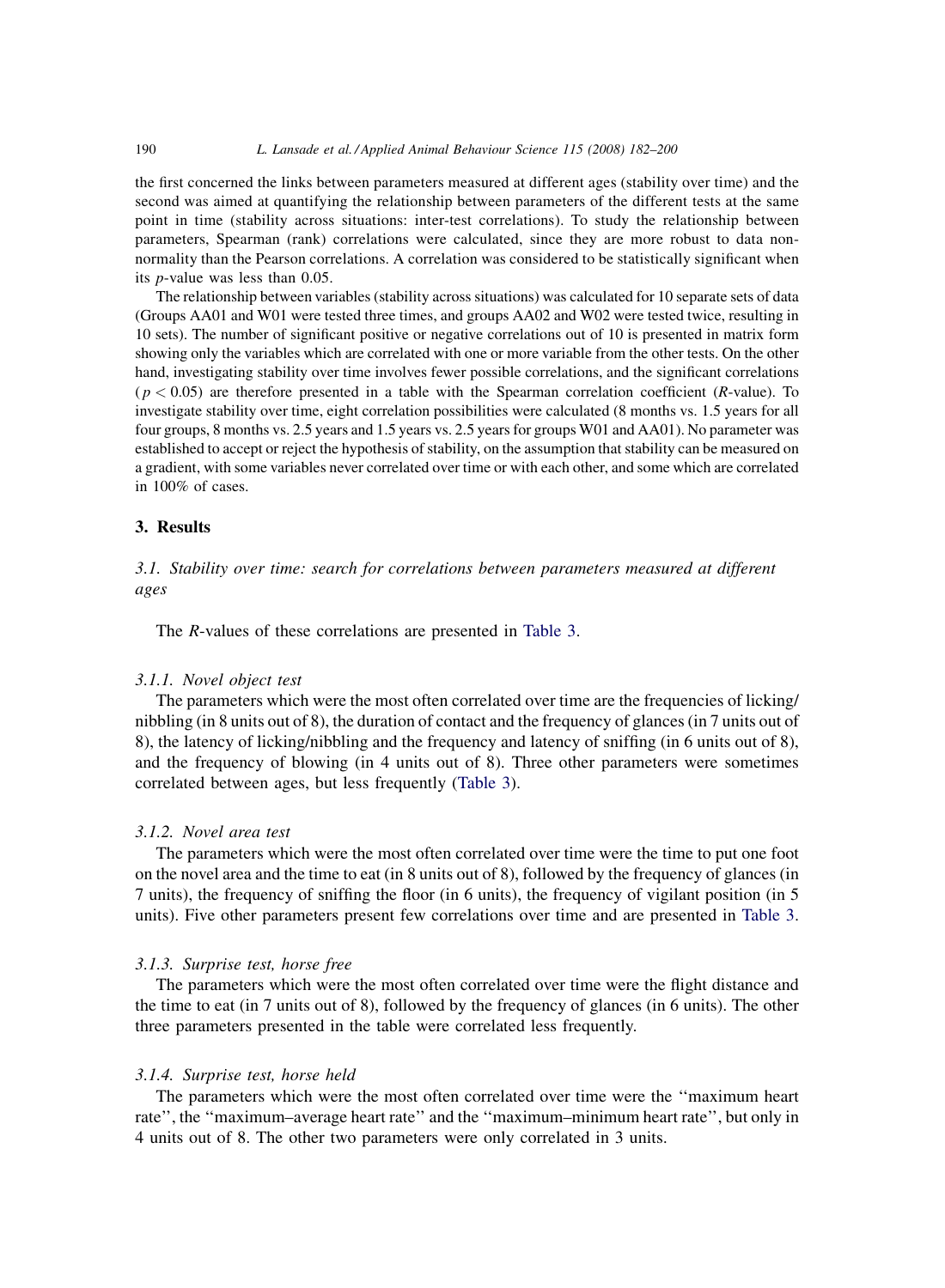|                           | Number of significant W01<br>correlations out of 8 |          |                                                     | W02 (8 months AA01 |               |          |                                                     | AA02 (8 months |                 |
|---------------------------|----------------------------------------------------|----------|-----------------------------------------------------|--------------------|---------------|----------|-----------------------------------------------------|----------------|-----------------|
|                           |                                                    | 8 months | 1.5 years<br>to 1.5 years to 2.5 years to 2.5 years | 8 months           | to 1.5 years) | 8 months | 1.5 years<br>to 1.5 years to 2.5 years to 2.5 years | 8 months       | to $1.5$ years) |
| Novel object test         |                                                    |          |                                                     |                    |               |          |                                                     |                |                 |
| Licking/nibbling (f)      | 8                                                  | 0.76     | 0.59                                                | 0.60               | 0.51          | 0.47     | 0.60                                                | 0.58           | 0.41            |
| Contact (d)               | $\overline{7}$                                     | 0.75     | 0.60                                                | 0.71               | 0.51          | 0.40     | 0.59                                                | 0.41           |                 |
| Glances (f)               | 7                                                  | 0.56     | 0.56                                                | 0.61               | 0.38          | 0.46     | 0.70                                                | 0.61           |                 |
| Licking/nibbling (1)      | 6                                                  | 0.61     | 0.67                                                | 0.48               |               | 0.43     | 0.45                                                | 0.41           |                 |
| Sniffing (1)              | 6                                                  | 0.65     | 0.58                                                | 0.61               | 0.49          | 0.51     | 0.67                                                |                |                 |
| Sniffing (f)              | 6                                                  | 0.68     | 0.61                                                | 0.66               |               | 0.53     | 0.61                                                | 0.44           |                 |
| Blowing (f)               | $\overline{4}$                                     | 0.54     | 0.58                                                | 0.44               | 0.35          |          |                                                     |                |                 |
| Sectors entered (n)       | $\overline{2}$                                     |          |                                                     | 0.37               |               |          |                                                     | 0.44           |                 |
| Glances (1)               |                                                    |          |                                                     |                    |               |          |                                                     | 0.46           |                 |
| Vigilant position (f)     | 1                                                  |          |                                                     |                    | 0.36          |          |                                                     |                |                 |
| Novel area test           |                                                    |          |                                                     |                    |               |          |                                                     |                |                 |
| Time to put one foot      | 8                                                  | 0.71     | 0.69                                                | 0.75               | 0.50          | 0.61     | 0.66                                                | 0.64           | 0.57            |
| Time to eat               | 8                                                  | 0.79     | 0.60                                                | 0.67               | 0.55          | 0.55     | 0.46                                                | 0.51           | 0.65            |
| Glances (f)               |                                                    | 0.54     | 0.66                                                | 0.69               |               | 0.53     | 0.65                                                | 0.59           | 0.52            |
| Sniffing the floor $(f)$  | 6                                                  | 0.69     | 0.80                                                | 0.67               | 0.58          | 0.55     |                                                     |                | 0.60            |
| Vigilant position (f)     | 5                                                  | 0.70     | 0.66                                                | 0.55               | 0.54          | 0.53     |                                                     |                |                 |
| Licking/nibbling (f)      | 3                                                  |          | 0.38                                                |                    |               | 0.48     |                                                     |                | 0.56            |
| Sniffing (1)              | 3                                                  |          | 0.68                                                | 0.66               |               |          |                                                     |                | 0.42            |
| Sniffing (f)              | $\overline{2}$                                     |          | 0.51                                                |                    | 0.38          |          |                                                     |                |                 |
| Time near the area        | $\overline{2}$                                     |          | 0.71                                                | 0.35               |               |          |                                                     |                |                 |
| Licking/nibbling (1)      |                                                    |          |                                                     |                    |               |          |                                                     |                | 0.52            |
| Surprise test, horse free |                                                    |          |                                                     |                    |               |          |                                                     |                |                 |
| Flight distance           | 7                                                  | 0.35     | 0.61                                                |                    | 0.56          | 0.62     | 0.79                                                | 0.58           | 0.37            |
| Time to eat               | 7                                                  | 0.36     | 0.69                                                |                    | 0.48          | 0.74     | 0.65                                                | 0.62           | 0.52            |
| Glances (f)               | 6                                                  |          | 0.61                                                |                    | 0.58          | 0.58     | 0.68                                                | 0.62           | 0.50            |
| Sniffing the floor (f)    | 3                                                  |          | 0.57                                                |                    | 0.37          |          | 0.50                                                |                |                 |

<span id="page-10-0"></span>Table 3 Stability over time, search for correlations between parameters measured at different ages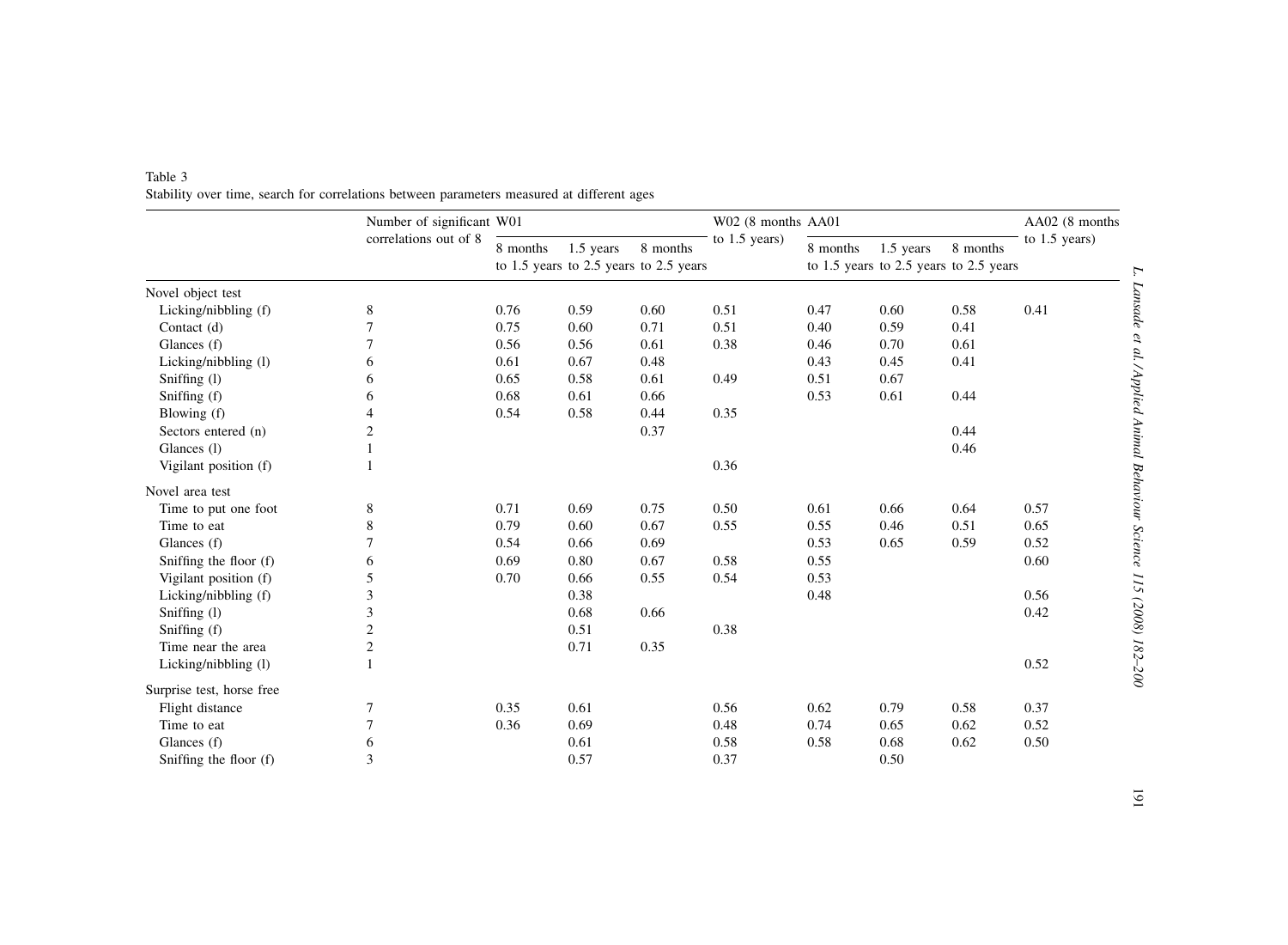|  | Table 3 ( <i>Continued</i> |  |
|--|----------------------------|--|
|--|----------------------------|--|

| AA02 (8 months<br>to 1.5 years)                                                                                                                                                                                                                                                                                                                                           |
|---------------------------------------------------------------------------------------------------------------------------------------------------------------------------------------------------------------------------------------------------------------------------------------------------------------------------------------------------------------------------|
| 8 months                                                                                                                                                                                                                                                                                                                                                                  |
| to $1.5$ years to $2.5$ years to $2.5$ years                                                                                                                                                                                                                                                                                                                              |
|                                                                                                                                                                                                                                                                                                                                                                           |
| 0.49                                                                                                                                                                                                                                                                                                                                                                      |
|                                                                                                                                                                                                                                                                                                                                                                           |
|                                                                                                                                                                                                                                                                                                                                                                           |
|                                                                                                                                                                                                                                                                                                                                                                           |
|                                                                                                                                                                                                                                                                                                                                                                           |
|                                                                                                                                                                                                                                                                                                                                                                           |
|                                                                                                                                                                                                                                                                                                                                                                           |
| This table presents the parameters which are correlated at less one time between two different ages. For each test, they are classified from the more frequently correlated to the less<br>frequently correlated. The numbers presented in the table correspond to the spearman correlation coefficient (R-value). This number is presented only when the correlation was |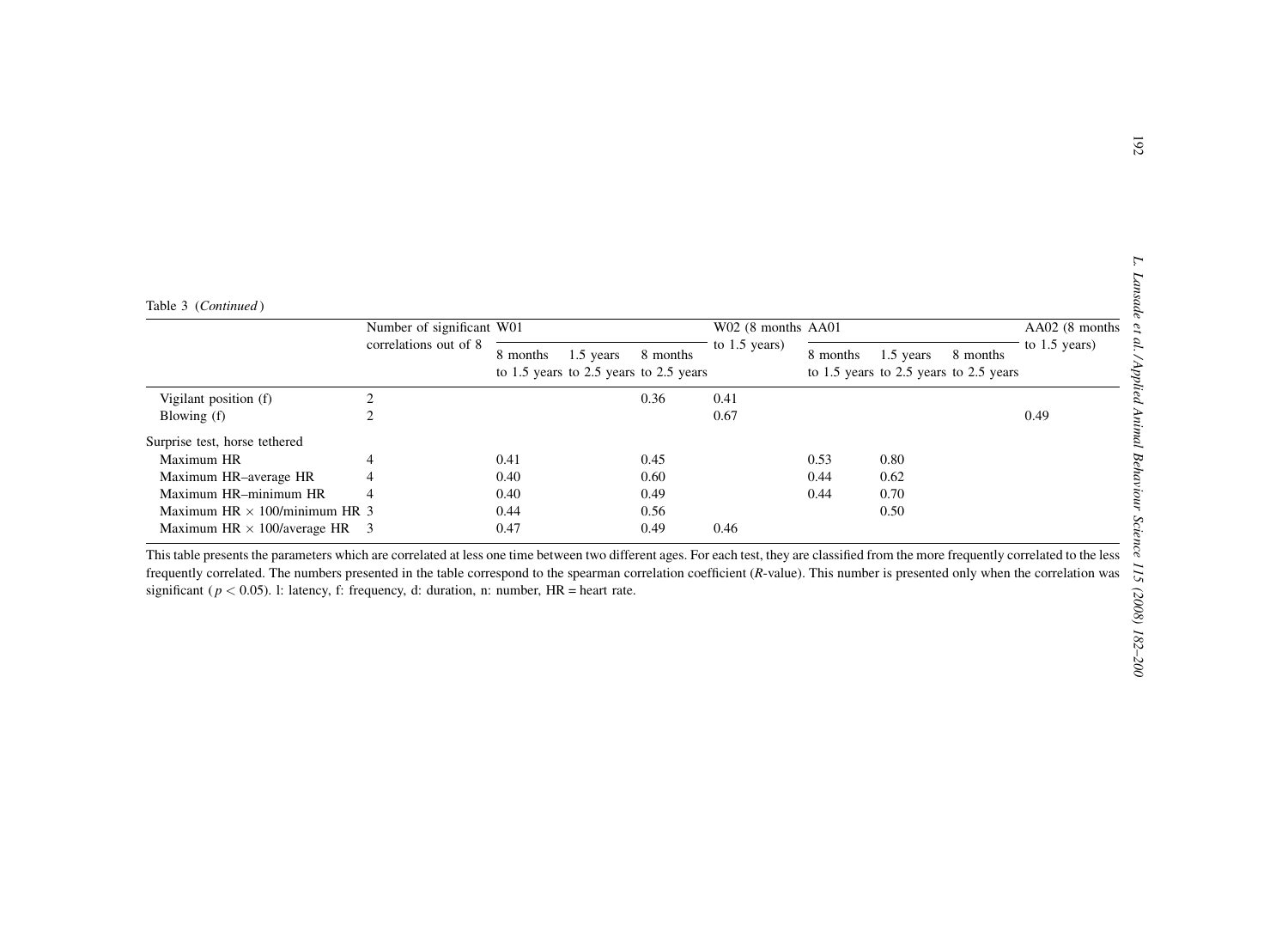# <span id="page-12-0"></span>3.2. Stability across situations: search for correlations between parameters measured during different tests (inter-test correlations)

# 3.2.1. Novel object test and novel area test

The more rapidly and frequently the horses licked/nibbled and sniffed the object, the more rapidly they put one foot on the area and ate, and to a certain extent the less they glanced at the area. The number of units in which these correlations appear are presented in Table 4 (see also [Fig. 6](#page-13-0) for illustrations of some of these correlations). Other parameters were correlated between these two tests, but less frequently.

Stability across situations, search for correlations between parameters measured during the novel object test and the novel area test

|                 |                                               |                                        |                           |                        | Novel object test          |                              |                         |
|-----------------|-----------------------------------------------|----------------------------------------|---------------------------|------------------------|----------------------------|------------------------------|-------------------------|
|                 | number of significant<br>correlations between |                                        | 8/8                       | 6/8                    | 6/8                        | 6/8                          | 4/8                     |
| ages            |                                               |                                        | Frequency of<br>licking / | Latency of<br>licking/ | Latency of<br>sniffing the | Frequency of<br>sniffing the | Frequency of<br>blowing |
|                 |                                               |                                        | nibbling the<br>object    | nibbling the<br>object | object                     | object                       |                         |
|                 | 8/8                                           | Time to put<br>one foot on<br>the area | $6(-)^{*}$                | $7(+)$                 | $7(+)$                     | $5(-)$                       |                         |
|                 | 8/8                                           | Time to eat                            | $5(-)$                    | $5(+)$                 | $5(+)$                     | $3(-)$                       |                         |
|                 | 7/8                                           | Frequency of<br>glances at the<br>area | $5(-)$                    | $5(+)$                 | $5(+)$                     | $2(-)$                       |                         |
| Novel area test | 6/8                                           | Frequency of<br>sniffing the<br>floor  | $2(-)$                    |                        |                            |                              | $6(+)$                  |
|                 | 5/8                                           | Frequency of<br>vigilant<br>positions  | $4(-)$                    | $5(+)$                 | $6 (+)$                    |                              | $3(+)$                  |
|                 | 3/8                                           | Latency of<br>sniffing the<br>area     | $5(-)$                    | $2 (+)$                | $5(+)$                     | $3(-)$                       |                         |
|                 | 0/8                                           | Frequency of<br>blowing                |                           |                        |                            |                              | $7(+)$                  |

The numbers indicated in the table correspond to the number of significant correlations out of the 10 possibilities of correlations calculated between two parameters. When this number is equal to 0, the box is empty. The direction of the relationship is also indicated  $(+)$  positive correlation;  $-$ : negative correlation). Only the parameters which are correlated with one or more parameter of the other test are presented. The parameters are presented from the more stable over time to the less stable. Note the shades of grey: the darker the box, the more stable the parameter over time and the more frequently it is correlated with parameters of the other test.

\*As an example of the results, some graphs are presented in [Fig. 6](#page-13-0) to illustrate some of these correlations.

Table 4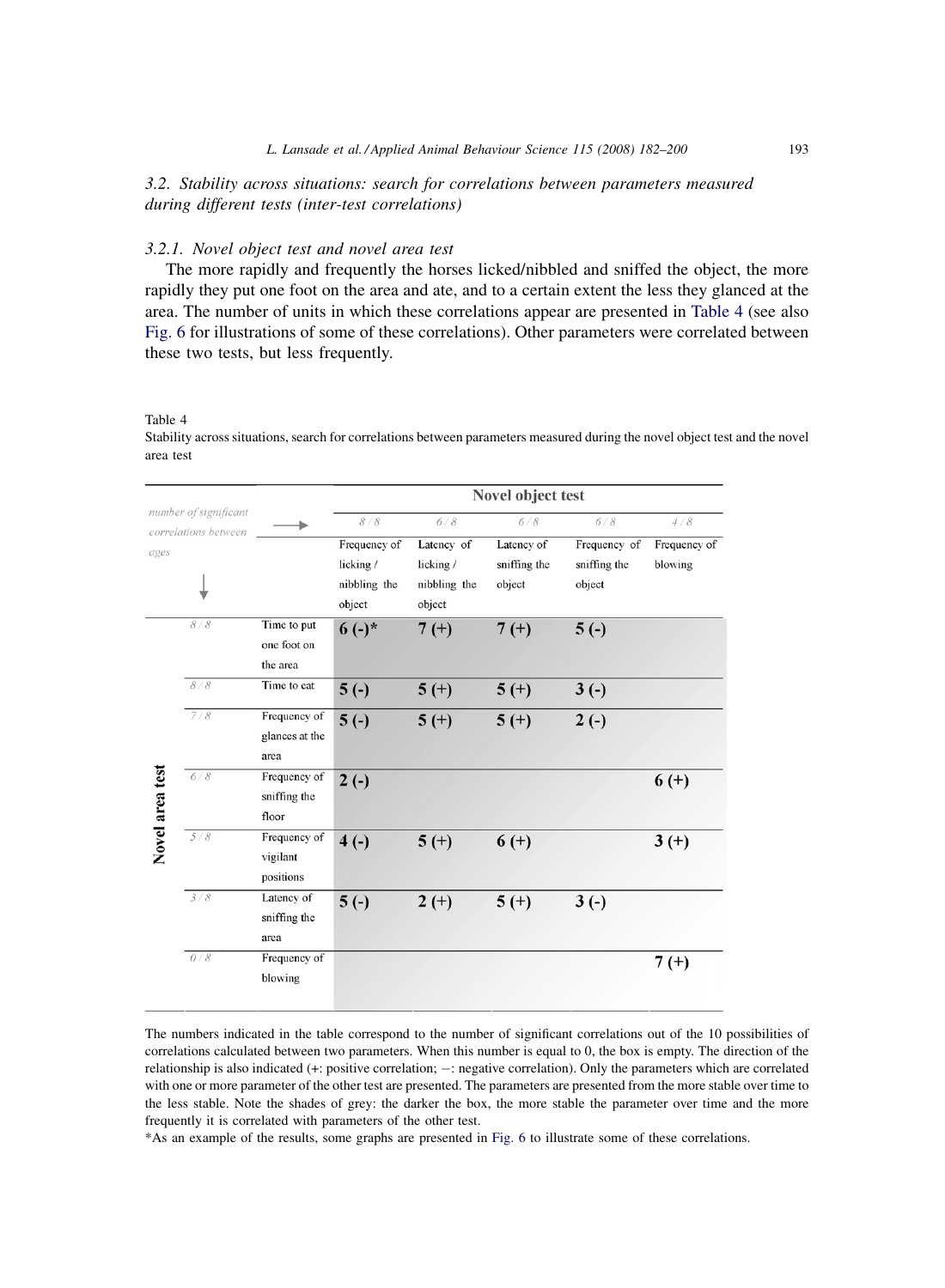<span id="page-13-0"></span>

Fig. 6. Example of graphs presenting the relationships between parameters: relationships between the time to put one foot in the novel area and the frequency of licking/nibbling the novel object in group AA02, W01 and W02 tested at 1.5 years of age. The relationships were tested with Spearman's correlations with the following results:  $R = -0.79$ ,  $p < 0.0001$ ;  $R = -0.51$ ,  $p < 0.001$ ;  $R = -0.58$ ,  $p < 0.0001$ , respectively. Of the four groups tested at 1.5 years of age, only group AA01 did not present significant correlation between these two parameters.

# 3.2.2. Novel object test and surprise test, horse free

The more rapidly and frequently the horses licked/nibbled and sniffed the object and the longer they spent in contact with it, the shorter the flight distance, and the faster they returned to eat after the surprise effect. Moreover, the more rapidly they licked/nibbled and sniffed the

#### Table 5

Stability across situations, search for correlations between parameters measured during the novel object test and the surprise test, horse free

|                           |                            |                 |              |              |              | Novel object test |              |            |
|---------------------------|----------------------------|-----------------|--------------|--------------|--------------|-------------------|--------------|------------|
|                           | number of -<br>significant |                 | 8/8          | 7/8          | 6/8          | 6/8               | 6/8          | 4/8        |
|                           | correlations               |                 | Frequency    | Duration of  | Latency of   | Frequency         | Latency of   | Frequency  |
|                           | between ages               |                 | of licking/  | contact with | sniffing the | of sniffing       | licking/     | of blowing |
|                           |                            |                 | nibbling the | the object   | object       | the object        | nibbling the |            |
|                           |                            |                 | object       |              |              |                   | object       |            |
|                           |                            |                 |              |              |              |                   |              |            |
|                           | 7/8                        | Flight distance | $7(-)$       | $5(-)$       | $6 (+)$      | $5(-)$            | $7 (+)$      | $2 (+)$    |
|                           | 7/8                        | Time to eat     | $7(-)$       | $5(-)$       | $5(+)$       | $4(-)$            | $6 (+)$      |            |
| Surprise test, horse free | 6/8                        | Frequency of    | $4(-)$       | $4(-)$       | $5(+)$       | $3(-)$            | $5(+)$       |            |
|                           |                            | glances at the  |              |              |              |                   |              |            |
|                           |                            | umbrella        |              |              |              |                   |              |            |
|                           | 3/8                        | Frequency of    | $1(-)$       |              | $5(+)$       | $3(-)$            |              | $4 (+)$    |
|                           |                            | sniffing the    |              |              |              |                   |              |            |
|                           |                            | floor           |              |              |              |                   |              |            |
|                           | 2/8                        | Frequency of    |              |              |              |                   |              | $6 (+)$    |
|                           |                            | blowing         |              |              |              |                   |              |            |

The numbers indicated in the table correspond to the number of significant correlations out of the 10 possibilities of correlations calculated between two parameters. When this number is equal to 0, the box is empty. The direction of the relationship is also indicated (+: positive correlation; -: negative correlation). Only the parameters which are correlated with one or more parameter of the other test are presented. The parameters are presented from the more stable over time to the less stable. Note the shades of grey: the darker the box, the more stable the parameter over time and the more frequently it is correlated with parameters of the other test.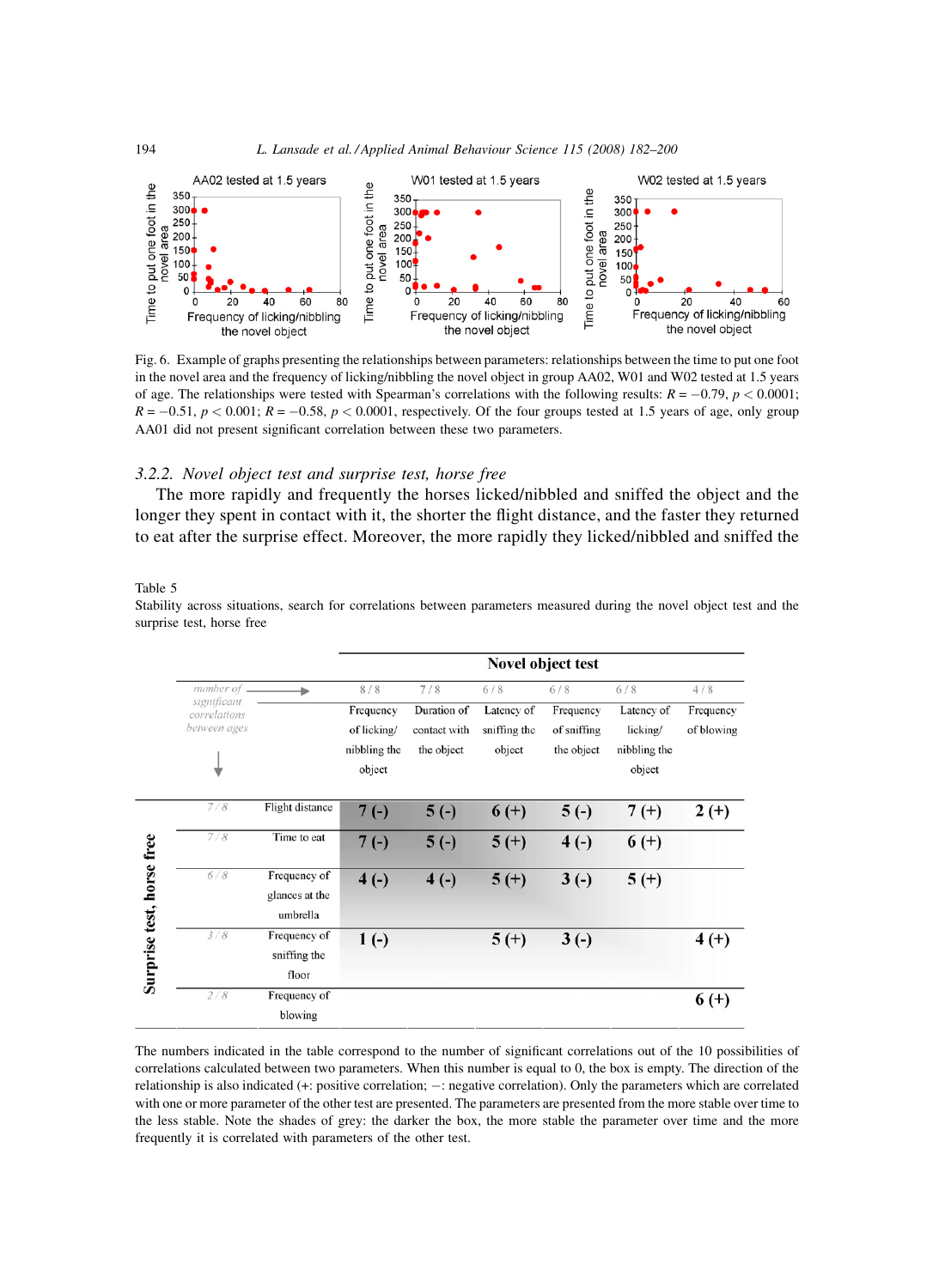object, the less they glanced at the umbrella. These correlations appear generally in 5–7 units out of 10 ([Table 5](#page-13-0)). Other parameters were correlated between these two tests, but less frequently.

# 3.2.3. Novel area and surprise test, horse free

The faster the horses put one foot on the area and ate in the novel area test, the shorter the flight distance and the faster they returned to eat during the surprise test. Moreover, the more they glanced during the novel area test, the shorter the flight distance, the faster they returned to eat and the more frequently they glanced at the umbrella and sniffed the floor during the surprise test. These correlations appear in 5–8 units out of 10 (Table 6).

It can be seen from the last three paragraphs that the parameters which are the most often correlated between the different tests are generally those which show the best stability over time (see [Tables 4–6](#page-12-0)).

# 3.2.4. Surprise test, horse held and the other three tests

No parameters of the surprise test with the horse held were correlated with parameters of the novel area and the novel object test. There was only one correlation between the surprise test with the horse held and the surprise test with the horse free, namely, the ''maximum–minimum heart rate'' and flight distance. This correlation was significant in 5 units out of 10.

#### Table 6

Stability across situations, search for correlations between parameters measured during the novel area test and the surprise test, horse free

|                           |                              |                                            |                                     |             | <b>Novel area test</b>              |                         |
|---------------------------|------------------------------|--------------------------------------------|-------------------------------------|-------------|-------------------------------------|-------------------------|
|                           | mumber of<br>significant     |                                            | 8/8                                 | 8/8         | 7/8                                 | 0/8                     |
|                           | correlations<br>between ages |                                            | Time to put one<br>foot on the area | Time to eat | Frequency of<br>glances at the area | Frequency of<br>blowing |
|                           | 7/8                          | Flight distance                            | $6 (+)$                             | $6 (+)$     | $8 (+)$                             |                         |
|                           | 7/8                          | Time to eat                                | $6 (+)$                             | $6 (+)$     | $5(+)$                              |                         |
|                           | 6/8                          | Frequency of<br>glances at the<br>umbrella | $4 (+)$                             | $4(+)$      | $5(+)$                              |                         |
| Surprise test, horse free | 3/8                          | Frequency of<br>sniffing the<br>floor      |                                     |             | $5(+)$                              | $1 (+)$                 |
|                           | 2/8                          | Frequency of<br>vigilant<br>positions      |                                     |             |                                     | $5(+)$                  |

The numbers indicated in the table correspond to the number of significant correlations out of the 10 possibilities of correlations calculated between two parameters. When this number is equal to 0, the box is empty. The direction of the relationship is also indicated  $(+)$  positive correlation;  $-$ : negative correlation). Only the parameters which are correlated with one or more parameter of the other test are presented. The parameters are presented from the more stable over time to the less stable. Note the shades of grey: the darker the box, the more stable the parameter over time and the more frequently it is correlated with parameters of the other test.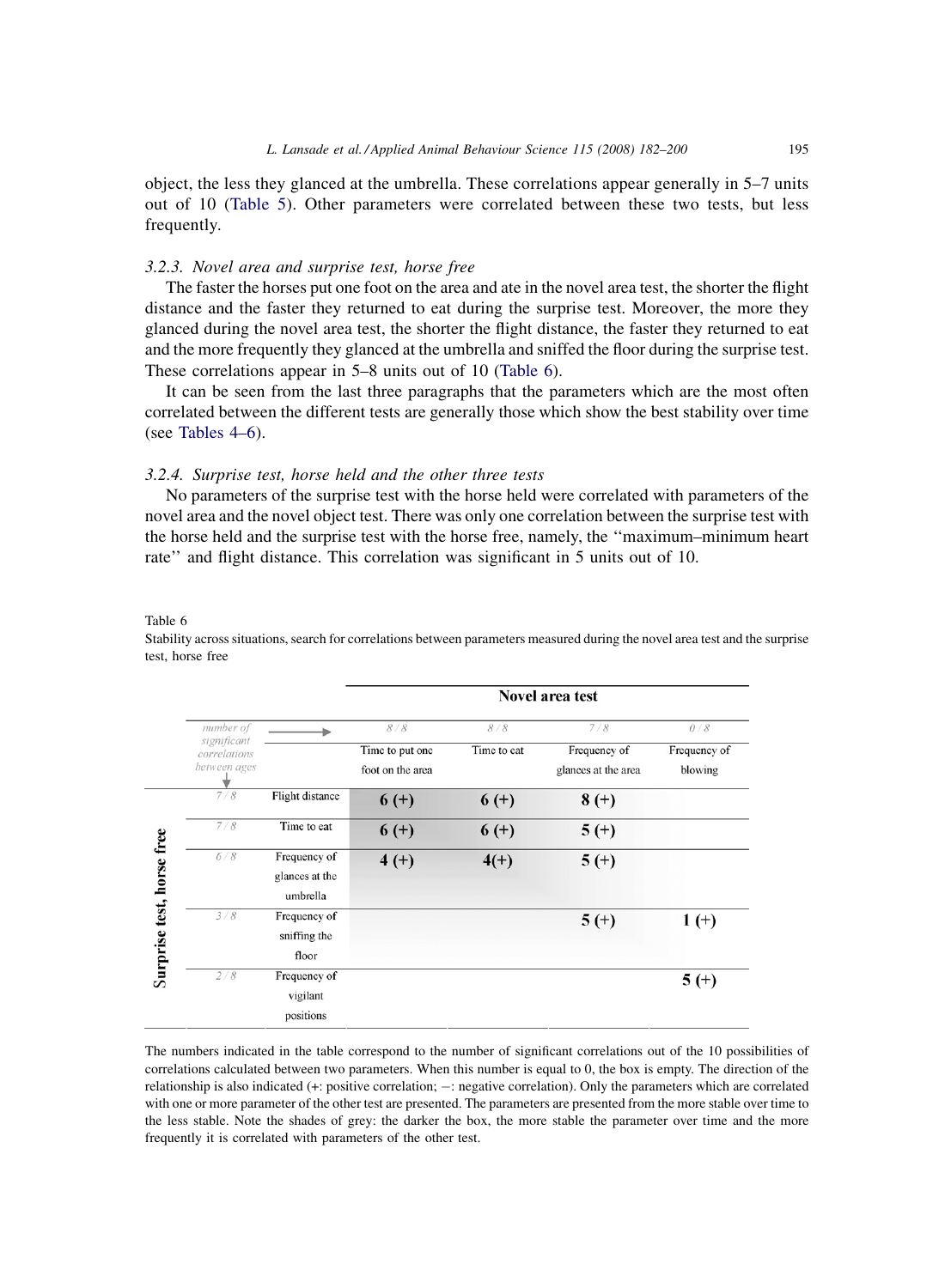# 4. Discussion

The purpose of this paper was to examine whether a possible trait of fearfulness can be inferred from some of the behaviours expressed by horses during potentially fear-eliciting test situations.

Among the many behavioural parameters observed during the tests, we explored which ones presented stability over time and across situations. Sniffing or licking/nibbling the novel object, the times to put one foot on the novel area and to eat in the novel area test, the flight distance and the time to return to eat under the umbrella in the surprise test, as well as the glances at the stimulus in the novel area and the surprise tests presented such stability. The stability across situations of these parameters means that an animal which does not sniff, lick or nibble the novel object will look frequently at the novel area, will not put one foot on it or will not eat. It also has a long flight distance and eats after a long time during the surprise test. The stability over time means that an animal which shows these reactions at 8 months of age will also show them at 1.5 and 2.5 years of age.

These two aspects of stability mean that these behavioural parameters can be considered as the reflection of a trait of temperament. According to [Gray \(1987\)](#page-18-0), [Boissy \(1998\)](#page-17-0) and [de Catanzaro](#page-18-0) [\(1999\),](#page-18-0) the situations of novelty and suddenness used in this study are potentially fear inducing. Consequently, this trait can be called fearfulness. In addition, among the different parameters cited above, some of them showed better stability over time than others. These parameters were the frequency of licking/nibbling in the novel object test, the time to put one foot on the area and to eat in the novel area test, and the flight distance and the time to eat in the surprise test. The first three parameters were significantly correlated over time in all the units, and the last two parameters in 7 units out of 8. They can be considered as the best behavioural indicators of a trait of fearfulness in this study.

Concerning stability across situations, our results are in line with many studies which show links between reactions to different fear-inducing situations (rat: [Broadhurst, 1957; Van der Staay](#page-17-0) [et al., 1990](#page-17-0)[;](https://www.researchgate.net/publication/20808557_Genetic_correlations_in_validating_emotionality?el=1_x_8&enrichId=rgreq-20281ad60fe2513228f678147f077b69-XXX&enrichSource=Y292ZXJQYWdlOzI0ODMzNjE1NTtBUzoxMTQ5NTM0NDA3MzExMzZAMTQwNDQxODQ0NDU4NQ==) chicken: [Jones, 1987, 1988; Jones and Mills, 1983](#page-18-0); Japanese quail: [Mills and Faure,](#page-18-0) [1986;](#page-18-0) dog: [Goddard and Beilharz, 1984;](#page-18-0) cattle: [Boissy and Bouissou, 1991](#page-17-0); goat: [Lyons et al.,](#page-18-0) [1988;](#page-18-0) sheep: Romeyer and Bouissou, 1992; Vandenheede et al., 1998; Viérin and Bouissou, 2003 or horse: Viérin et al., 1998). However, in many of these studies, the correlations found between the different situations may be due to the existence of common elements in all of the tests situations, such as isolation or novel environment. This is theoretically not the case in the present study. However, while we checked that the audience animals did not express any particular behaviour related to the fearful stimuli, we cannot be sure that they did not influence the reactions of some test animals. Thus, we cannot exclude the possibility that this potential social effect may be considered as a ''common element''.

Concerning the stability over time, this is the first time that such long-term stability (from 8 months to 2.5 years of age) has been demonstrated in horses. Previously, [Seaman et al. \(2002\)](#page-18-0) attempted to determine a consistency of responses to a novel object over a period of 18 days, but without success. [Visser et al. \(2001\)](#page-19-0) also examined the stability of behaviours, but over a 1-year period. They found that only a few parameters were stable and they concluded that long-term stability could not be demonstrated convincingly. The low number of stable parameters over time found in the [Visser et al. \(2001\)](#page-19-0) study may be explained by the fact that their tests involved several aspects of temperament, such as reaction to isolation, to humans or to restraint, in addition to the reactions to novel stimuli.

At this stage, we should point out that we deliberately only used experimental situations with a well-identified fear-eliciting event, and the responses were thus highly specific to the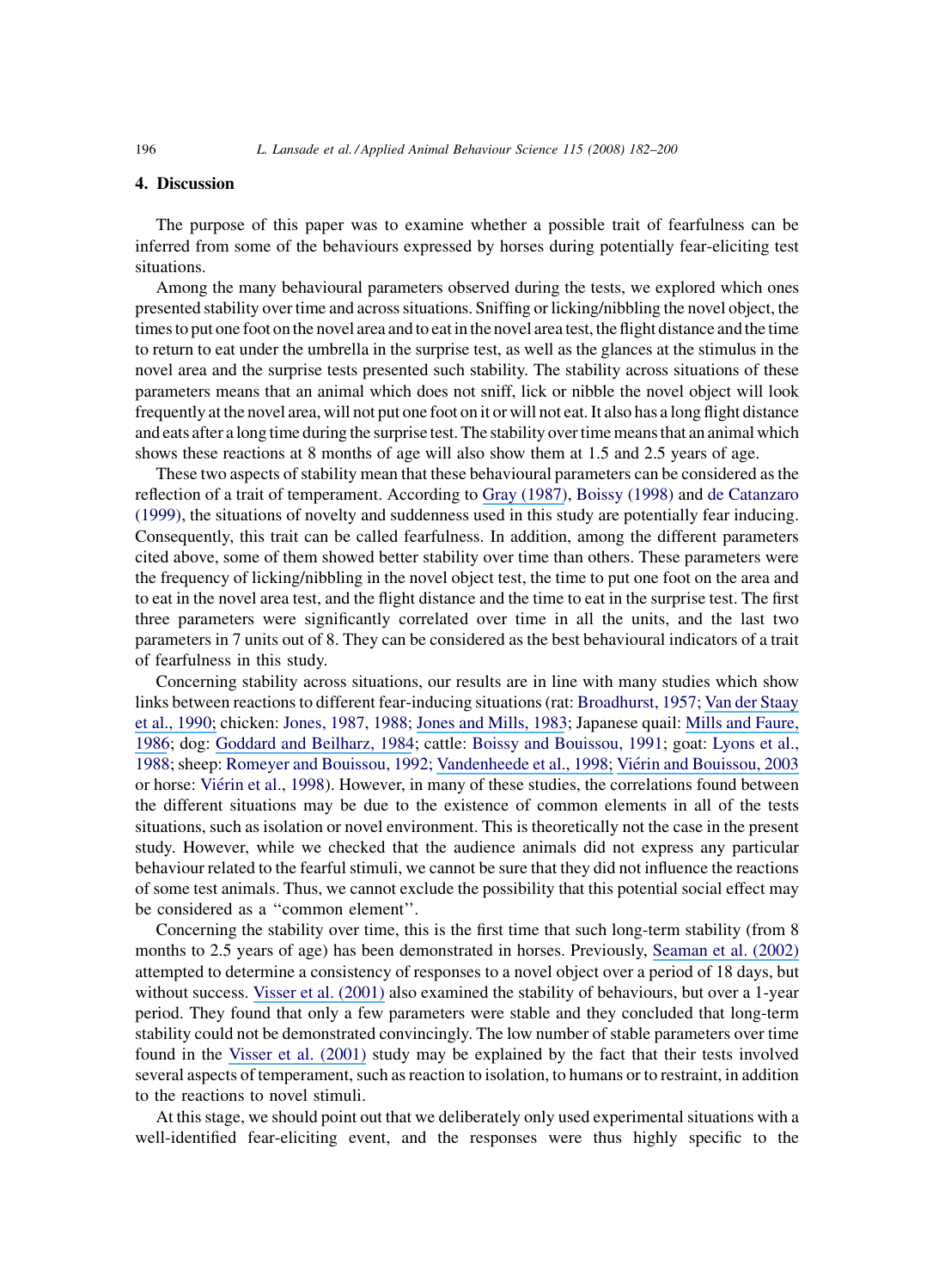characteristics of the test conditions. Consequently, our results are likely to be different in conditions with less well-identified fear-eliciting events, for example, when novelty concerns the environment as a whole, or when suddenness involves a sound.

The other parameters measured during the tests, such as neighing, defecation, sniffing the floor, blowing or vigilant positions were either too rarely expressed to be analysed or were not sufficiently stable across time and situations. Thus, they cannot be considered as good indicators of a fearfulness trait in this study. Some authors, such as Vietin et al. (1998) in horses or [Romeyer](#page-18-0) [and Bouissou \(1992\)](#page-18-0) in sheep, interpreted these behaviours in terms of presence of fear. It is interesting to notice that unlike the above behaviours, these are less specific to the stimulus. Thus, it is possible that they could have been more involved as fear indicators in a novel arena design with no specifically located event than in our tests. Moreover, these behaviours can be expressed when the animal is frightened, but they are not sufficiently stable to be a specific reflection of a trait of temperament.

In addition to the study of behavioural parameters, we also investigated if heart rate can be used as an indicator of a trait of fearfulness. The different measures and indexes of the heart rate observed or calculated during the surprise test, when the horses were held, show poor stability over time and were never correlated with parameters of the novel object test or the novel area test. Only one of them was correlated with one parameter of the surprise test, when the horse was free (the ''heart rate maximum–heart rate minimum'' was correlated with the flight distance). Thus, due to the low stability of the different measures of heart rate, this test does not provide a valid measure of fearfulness under our conditions, particularly with young horses not used to being handled. An absence of links between behavioural and physiological responses such as defecation, corticoids and cardiac frequency has already been reported elsewhere (sheep: [Torres-](#page-18-0)[Hernandez and Hohenboken, 1979;](#page-18-0) cattle: de Passillé [et al., 1995](#page-17-0); goat: [Lyons and Price, 1987](#page-18-0); rat: [Young and Leaton, 1994](#page-19-0)). Concerning stability over time, [Visser et al. \(2002\)](#page-19-0) found that heart rate parameters measured during a fear-eliciting test (novel object test) was correlated between 9 and 21 months of age. In our study, these correlations over time were also found, but only in 4 units out of the 8 tested. This difference can probably be explained by the difference between our protocols: in Visser et al.'s study, horses were free during the recording whereas in our study they were held to avoid locomotor activity influencing the heart rate. Thus, the reaction to the presence of a human and to restraint may have strongly influenced their heart rate, particularly for the horses which were difficult to fit with the equipment due to their strong defensive reactions. Moreover, in contrast to the other three tests, the horses could not avoid the frightening stimuli. It is well known that the degree of control an animal can exert over its threatening environment by appropriate behaviour determines the perception the animal has of it and its reaction [\(Boissy,](#page-17-0) [1998\)](#page-17-0). This was demonstrated by [Weiss \(1972\)](#page-19-0) in rats which received an electric shock, with or without the possibility of stopping it. How well an individual can control the event, and possibly the extent to which it can act on the situation is moreover known to be one evaluation criteria involved in the development of emotional reactions (for a review: Désiré [et al., 2002\)](#page-18-0). Finally, the measure of heart rate we carried out may not be reliable: it is a very sensitive measure, which can be strongly influenced by many uncontrollable events such as the internal state (emotional or physiological) of the individual at the moment of the test, its locomotor activity or movements of its body or different external stimulations (e.g. sound in the stable) which can cause an increase in heart rate. In contrast to cardiac frequency, it is highly probable that other cardiac measures such as heart rate variability, used successfully by [Visser et al. \(2002\)](#page-19-0), would be a better indicator of certain aspects of temperament if they are measured during appropriate conditions (for a review: [von Borell et al., 2007](#page-19-0)).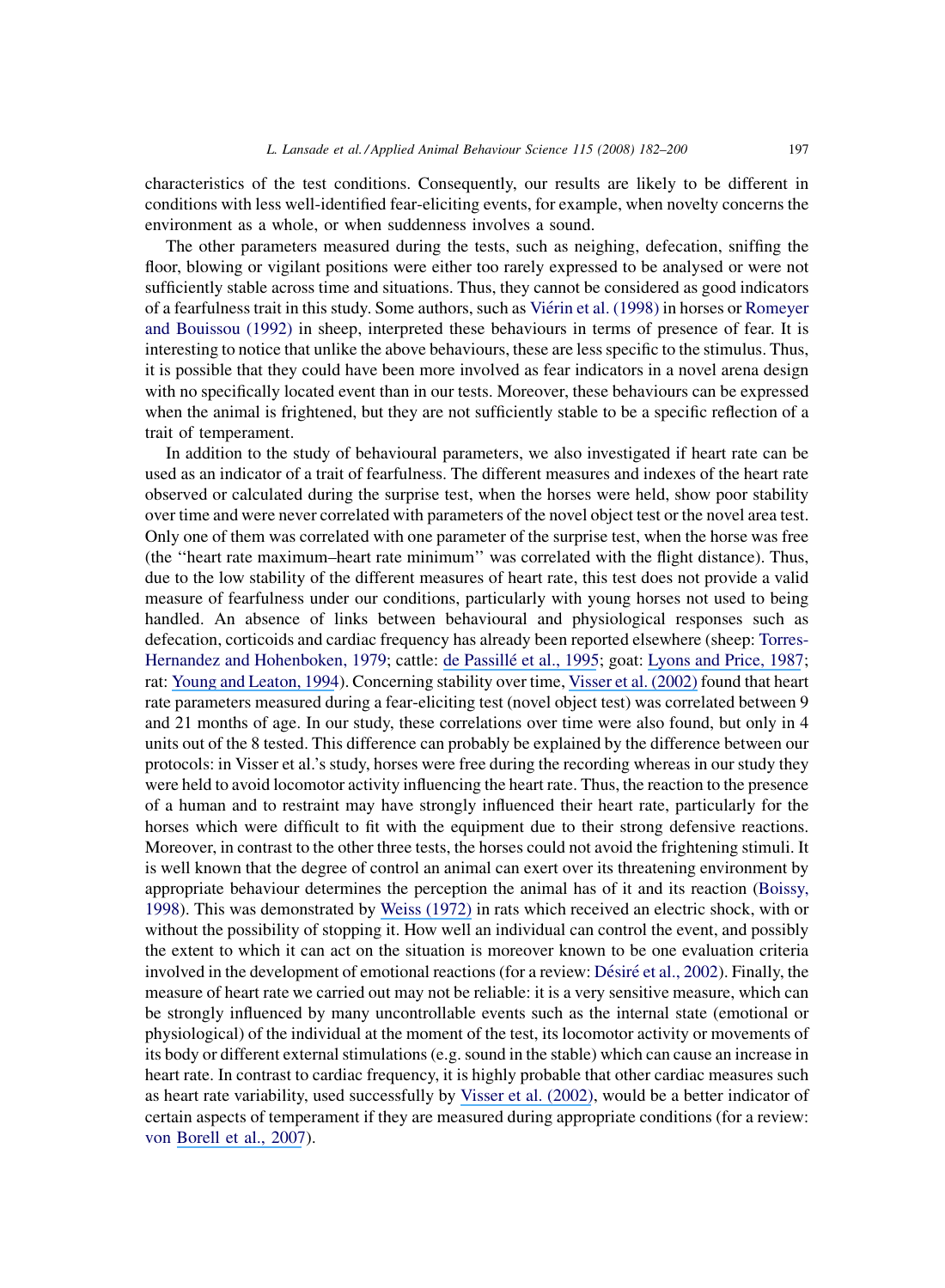<span id="page-17-0"></span>Finally, this study also allowed us to examine if the stability of behaviour is a function of age. Many studies have found that the stability of behaviours increases with age. For example, in dogs, adult fearfulness could be predicted to some degree from fear reactions observed at 3 months of age, but the accuracy of the prediction improved with age ([Goddard](#page-18-0) [and Beilharz, 1984](#page-18-0)). In the present study, stability does not seem to change between 8 months and 2.5 years of age: there are not more significant correlations between 1.5 and 2.5 years than between 8 months and 1.5 years, and the values of R do not seem to increase with age. [Lansade et al. \(2007\)](#page-18-0), studying the same horses as those used in the present experiment but from birth to 6 months of age (corresponding to the age of artificial weaning), found an agedependent increase in stability during this period. Young foals expressed very few behaviours towards fear stimuli, neither approach reactions towards a novel object, nor avoidance reaction to a surprise effect. These reactions appeared progressively with age from birth to 6 months of age, but once these reactions appeared, they were stable over time. The present study complements this result by showing that behavioural stability may have reached a peak by about 6–8 months of age.

# 5. Conclusion

To conclude, this study shows that the level of fearfulness of an individual can be determined by observation of a few specific behaviours during short tests performed as early as 8 months of age. It is thus possible to select animals according to fearfulness from this age. The next goal will be to determine which level of fearfulness is appropriate for selection, depending on the specific use of the horse.

# Acknowledgments

The first author was supported by a PhD grant from the ''Region Centre'' and from the French National Stud: ''les Haras Nationaux''. This institute also funded this experiment. The authors are grateful to Guy Duchamp (INRA Nouzilly, France), Catherine Trillaud Geyl (Station experimentale des Haras Nationaux, Chamberet, France) and their staff for allowing the use of the animals and facilities. Thanks are due to the students Hélène Roche, Marjorie Coulon and Juliette Brisson for their participation in collecting the data. We would like to thank the staff of Inter-Connect for reading and correcting the English manuscript.

# References

- [Bates, J.E., 1987. Temperament in infancy. In: Osofsky, J.D. \(Ed.\), Handbook of Infant Development. Wiley, New York,](https://www.researchgate.net/publication/232428375_Temperament_in_infancy?el=1_x_8&enrichId=rgreq-20281ad60fe2513228f678147f077b69-XXX&enrichSource=Y292ZXJQYWdlOzI0ODMzNjE1NTtBUzoxMTQ5NTM0NDA3MzExMzZAMTQwNDQxODQ0NDU4NQ==) [pp. 1101–1149.](https://www.researchgate.net/publication/232428375_Temperament_in_infancy?el=1_x_8&enrichId=rgreq-20281ad60fe2513228f678147f077b69-XXX&enrichSource=Y292ZXJQYWdlOzI0ODMzNjE1NTtBUzoxMTQ5NTM0NDA3MzExMzZAMTQwNDQxODQ0NDU4NQ==)
- Boissy, A., 1998. Fear and Fearfulness in determining Behavior. In: Grandin, T. (Ed.), Genetics and the Behavior of Domestic Animals. Academic Press, San Diego, pp. 67–111.
- Boissy, A., Bouissou, M.F., 1991. L'influence des réactions de peur sur les capacités d'adaptation des bovins à leurs conditions d'élevage- Anxiété, colloque APRIA-CNEVA - Bien-être des animaux d'élevage.
- [Bolles, R.C., Fanselow, M.S., 1980. A perceptual–defensive–recuperative model of fear and pain. Behav. Brain Sci. 3,](https://www.researchgate.net/publication/231900765_A_perceptual-recuperative_model_of_fear_and_pain?el=1_x_8&enrichId=rgreq-20281ad60fe2513228f678147f077b69-XXX&enrichSource=Y292ZXJQYWdlOzI0ODMzNjE1NTtBUzoxMTQ5NTM0NDA3MzExMzZAMTQwNDQxODQ0NDU4NQ==) [291–323.](https://www.researchgate.net/publication/231900765_A_perceptual-recuperative_model_of_fear_and_pain?el=1_x_8&enrichId=rgreq-20281ad60fe2513228f678147f077b69-XXX&enrichSource=Y292ZXJQYWdlOzI0ODMzNjE1NTtBUzoxMTQ5NTM0NDA3MzExMzZAMTQwNDQxODQ0NDU4NQ==)
- Broadhurst, P.L., 1957. Determinants of emotionality in rats. I. Situational factors. Br. J. Psychol. 48, 1–12.
- [Buckley, P., Dunn, T., More, S.J., 2004. Owners' perceptions of the health and performance of Pony Club horses in](https://www.researchgate.net/publication/8604488_Owners) [Australia. Prev. Vet. Med. 63, 121–133.](https://www.researchgate.net/publication/8604488_Owners)
- de Passillé, A.M., Rushen, J., Martin, F., 1995. Interpreting the behaviour of calves in an open-field test: a factor analysis. [Appl. Anim. Behav. Sci. 45, 201–213.](https://www.researchgate.net/publication/248335329_Interpreting_the_behaviour_of_calves_in_an_open-field_test_A_factor_analysis?el=1_x_8&enrichId=rgreq-20281ad60fe2513228f678147f077b69-XXX&enrichSource=Y292ZXJQYWdlOzI0ODMzNjE1NTtBUzoxMTQ5NTM0NDA3MzExMzZAMTQwNDQxODQ0NDU4NQ==)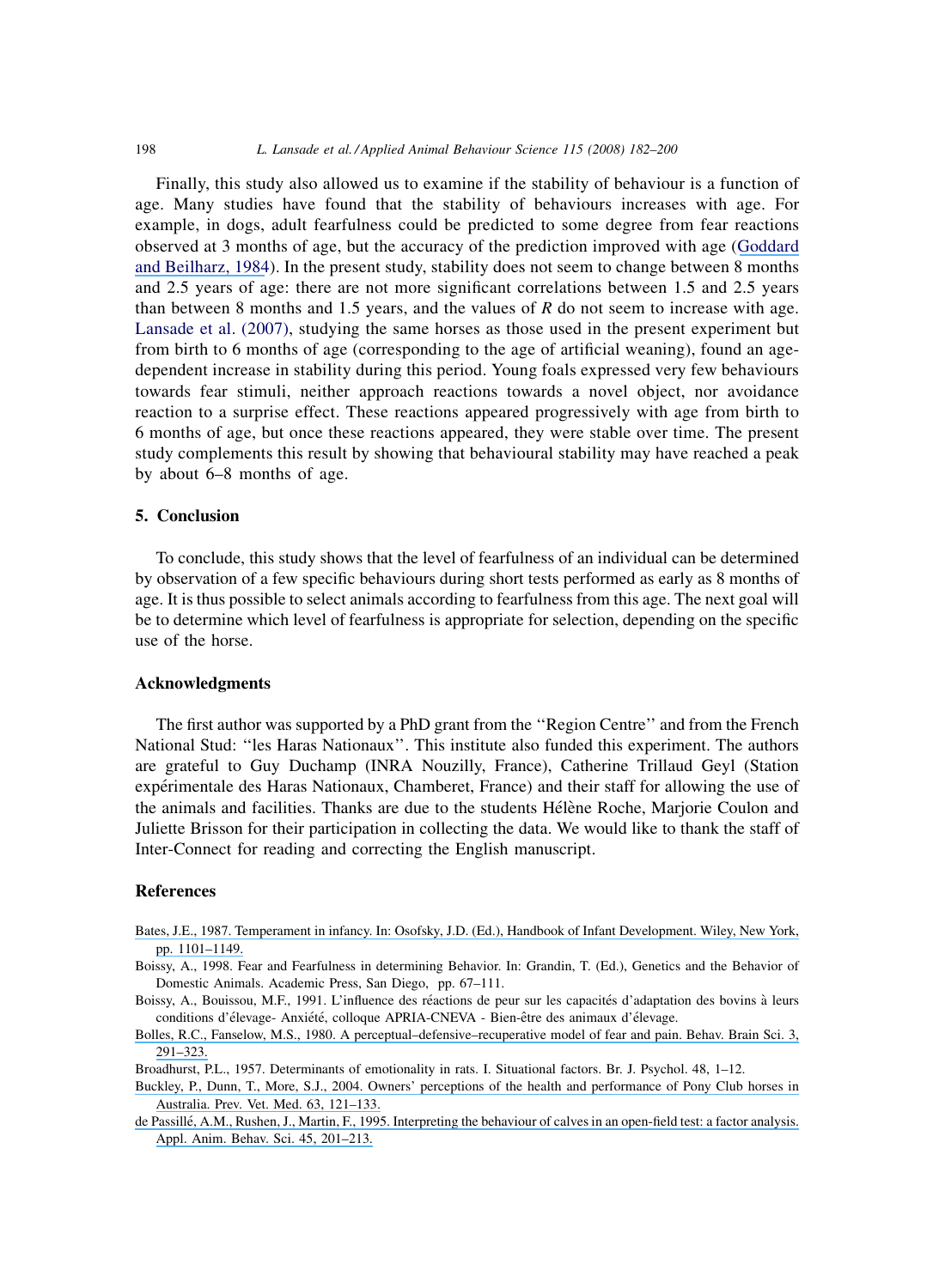- <span id="page-18-0"></span>de Catanzaro, D.A., 1999. Motivation and Emotion. Evolutionary, Physiological, Developmental and Social Perspectives. Prentice Hall, New Jersey.
- Désiré, L., Boissy, A., Veissier, I., 2002. Emotions in farm animals: a new approach to animal welfare in applied ethology. [Behav. Process. 60, 165–180.](https://www.researchgate.net/publication/11040899_Emotions_in_farm_animals_a_new_approach_to_animal_welfare_in_applied_ethology?el=1_x_8&enrichId=rgreq-20281ad60fe2513228f678147f077b69-XXX&enrichSource=Y292ZXJQYWdlOzI0ODMzNjE1NTtBUzoxMTQ5NTM0NDA3MzExMzZAMTQwNDQxODQ0NDU4NQ==)
- [Erhard, H.W., Schouten, W.G.P., 2001. Individual differences and personality. In: Keeling, L., Gonyou, H.W. \(Eds.\), Social](https://www.researchgate.net/publication/40141807_Individual_differences_and_personality?el=1_x_8&enrichId=rgreq-20281ad60fe2513228f678147f077b69-XXX&enrichSource=Y292ZXJQYWdlOzI0ODMzNjE1NTtBUzoxMTQ5NTM0NDA3MzExMzZAMTQwNDQxODQ0NDU4NQ==) [Behaviour in Farm Animals. CABI publishing, New York, pp. 333–352.](https://www.researchgate.net/publication/40141807_Individual_differences_and_personality?el=1_x_8&enrichId=rgreq-20281ad60fe2513228f678147f077b69-XXX&enrichSource=Y292ZXJQYWdlOzI0ODMzNjE1NTtBUzoxMTQ5NTM0NDA3MzExMzZAMTQwNDQxODQ0NDU4NQ==)
- [Forkman, B., Boissy, A., Meunier-Salaun, M.C., Canali, E., Jones, R.B., 2007. A critical review of fear tests used on cattle,](https://www.researchgate.net/publication/5800717_A_critical_review_of_fear_tests_used_on_cattle_pigs_sheep_poultry_and_horses?el=1_x_8&enrichId=rgreq-20281ad60fe2513228f678147f077b69-XXX&enrichSource=Y292ZXJQYWdlOzI0ODMzNjE1NTtBUzoxMTQ5NTM0NDA3MzExMzZAMTQwNDQxODQ0NDU4NQ==) [pigs, sheep, poultry and horses. Physiol. Behav. 92, 340–374.](https://www.researchgate.net/publication/5800717_A_critical_review_of_fear_tests_used_on_cattle_pigs_sheep_poultry_and_horses?el=1_x_8&enrichId=rgreq-20281ad60fe2513228f678147f077b69-XXX&enrichSource=Y292ZXJQYWdlOzI0ODMzNjE1NTtBUzoxMTQ5NTM0NDA3MzExMzZAMTQwNDQxODQ0NDU4NQ==)
- [Goddard, M.E., Beilharz, R.G., 1984. A factor analysis of fearfulness in potential guide dogs. Appl. Anim. Behav. Sci. 12,](https://www.researchgate.net/publication/248334336_Factor_analysis_of_fearfulness_in_potential_guide_dogs?el=1_x_8&enrichId=rgreq-20281ad60fe2513228f678147f077b69-XXX&enrichSource=Y292ZXJQYWdlOzI0ODMzNjE1NTtBUzoxMTQ5NTM0NDA3MzExMzZAMTQwNDQxODQ0NDU4NQ==) [253–265.](https://www.researchgate.net/publication/248334336_Factor_analysis_of_fearfulness_in_potential_guide_dogs?el=1_x_8&enrichId=rgreq-20281ad60fe2513228f678147f077b69-XXX&enrichSource=Y292ZXJQYWdlOzI0ODMzNjE1NTtBUzoxMTQ5NTM0NDA3MzExMzZAMTQwNDQxODQ0NDU4NQ==)
- [Goldsmith, H.H., Buss, H.H., Plomin, R., Rothbart, M.K., Thomas, A., Chess, S., Hinde, R.A., McCall, R.B., 1987. What](https://www.researchgate.net/publication/19331728_What_Is_Temperament_Four_Approaches?el=1_x_8&enrichId=rgreq-20281ad60fe2513228f678147f077b69-XXX&enrichSource=Y292ZXJQYWdlOzI0ODMzNjE1NTtBUzoxMTQ5NTM0NDA3MzExMzZAMTQwNDQxODQ0NDU4NQ==) [is temperament? Four approaches. Child Dev. 58, 505–529.](https://www.researchgate.net/publication/19331728_What_Is_Temperament_Four_Approaches?el=1_x_8&enrichId=rgreq-20281ad60fe2513228f678147f077b69-XXX&enrichSource=Y292ZXJQYWdlOzI0ODMzNjE1NTtBUzoxMTQ5NTM0NDA3MzExMzZAMTQwNDQxODQ0NDU4NQ==)

[Gray, J.A., 1987. The Psychology of Fear and Stress. Cambridge University Press, Muselburgh, Scotland.](https://www.researchgate.net/publication/215721407_The_Psychology_of_Fear_and_Stress?el=1_x_8&enrichId=rgreq-20281ad60fe2513228f678147f077b69-XXX&enrichSource=Y292ZXJQYWdlOzI0ODMzNjE1NTtBUzoxMTQ5NTM0NDA3MzExMzZAMTQwNDQxODQ0NDU4NQ==)

- [Jones, R.B., 1987. Assessment of fear in adult laying hens: correlational analysis of methods and measures. Br. Poult. Sci.](https://www.researchgate.net/publication/19553486_Assessment_of_fear_in_adult_laying_hens_Correlational_analysis_of_methods_and_measures?el=1_x_8&enrichId=rgreq-20281ad60fe2513228f678147f077b69-XXX&enrichSource=Y292ZXJQYWdlOzI0ODMzNjE1NTtBUzoxMTQ5NTM0NDA3MzExMzZAMTQwNDQxODQ0NDU4NQ==) [28, 319–326.](https://www.researchgate.net/publication/19553486_Assessment_of_fear_in_adult_laying_hens_Correlational_analysis_of_methods_and_measures?el=1_x_8&enrichId=rgreq-20281ad60fe2513228f678147f077b69-XXX&enrichSource=Y292ZXJQYWdlOzI0ODMzNjE1NTtBUzoxMTQ5NTM0NDA3MzExMzZAMTQwNDQxODQ0NDU4NQ==)
- [Jones, R.B., 1988. Repeatability of fear ranks among adult laying hens. Appl. Anim. Behav. Sci. 19, 297–304.](https://www.researchgate.net/publication/248334496_Repeatability_of_fear_ranks_among_adult_laying_hens?el=1_x_8&enrichId=rgreq-20281ad60fe2513228f678147f077b69-XXX&enrichSource=Y292ZXJQYWdlOzI0ODMzNjE1NTtBUzoxMTQ5NTM0NDA3MzExMzZAMTQwNDQxODQ0NDU4NQ==)
- [Jones, R.B., 1996. Fear and adaptability in poultry: insights, implications and imperatives. World Poult. Sci. J. 52, 131–](https://www.researchgate.net/publication/289461559_Fear_and_adaptability_in_poultry_Insights_implications_and_imperatives?el=1_x_8&enrichId=rgreq-20281ad60fe2513228f678147f077b69-XXX&enrichSource=Y292ZXJQYWdlOzI0ODMzNjE1NTtBUzoxMTQ5NTM0NDA3MzExMzZAMTQwNDQxODQ0NDU4NQ==) [174.](https://www.researchgate.net/publication/289461559_Fear_and_adaptability_in_poultry_Insights_implications_and_imperatives?el=1_x_8&enrichId=rgreq-20281ad60fe2513228f678147f077b69-XXX&enrichSource=Y292ZXJQYWdlOzI0ODMzNjE1NTtBUzoxMTQ5NTM0NDA3MzExMzZAMTQwNDQxODQ0NDU4NQ==)
- [Jones, R.B., Mills, A.D., 1983. Estimation of fear in two lines of domestic chick: correlations between various methods.](https://www.researchgate.net/publication/223275860_Estimation_of_fear_in_two_lines_of_the_domestic_chick_Correlations_between_various_methods?el=1_x_8&enrichId=rgreq-20281ad60fe2513228f678147f077b69-XXX&enrichSource=Y292ZXJQYWdlOzI0ODMzNjE1NTtBUzoxMTQ5NTM0NDA3MzExMzZAMTQwNDQxODQ0NDU4NQ==) [Behav. Process. 8, 243–253.](https://www.researchgate.net/publication/223275860_Estimation_of_fear_in_two_lines_of_the_domestic_chick_Correlations_between_various_methods?el=1_x_8&enrichId=rgreq-20281ad60fe2513228f678147f077b69-XXX&enrichSource=Y292ZXJQYWdlOzI0ODMzNjE1NTtBUzoxMTQ5NTM0NDA3MzExMzZAMTQwNDQxODQ0NDU4NQ==)
- Lansade, L., 2005. Le tempérament du cheval: étude théorique, applications à la sélection des chevaux destinés à l'équitation. Ph.D. Thesis. University of Tours, France. [http://wcentre.tours.inra.fr/prc/internet/resultats/theses/lan](http://wcentre.tours.inra.fr/prc/internet/resultats/theses/lansade/these_lea_lansade.pdf)[sade/these\\_lea\\_lansade.pdf](http://wcentre.tours.inra.fr/prc/internet/resultats/theses/lansade/these_lea_lansade.pdf).
- Lansade, L., Lévy, F., Bouissou, M.F., 2006. Horse's temperament and suitability for riding activity can be predicted from 8 months of age. In: Mendl, M. (Ed.), 40th International Congress of the International Society for Applied Ethology, Bristol (UK), p. 234.
- Lansade, L., Bouissou, M.F., Boivin, X., 2007. Temperament in pre-weanling horses: development of reactions to humans, to novelty, and to suddenness. Dev. Psychobiol. 49, 501–513.
- [Lansade, L., Bouissou, M.-F., Erhard, H.W., 2008. Reactivity to isolation and association with conspecifics: a](https://www.researchgate.net/publication/248336098_Reactivity_to_isolation_and_association_with_conspecifics_A_temperament_trait_stable_across_time_and_situations?el=1_x_8&enrichId=rgreq-20281ad60fe2513228f678147f077b69-XXX&enrichSource=Y292ZXJQYWdlOzI0ODMzNjE1NTtBUzoxMTQ5NTM0NDA3MzExMzZAMTQwNDQxODQ0NDU4NQ==) [temperament trait stable across time and situations. Appl. Anim. Behav. Sci. 109, 355–373.](https://www.researchgate.net/publication/248336098_Reactivity_to_isolation_and_association_with_conspecifics_A_temperament_trait_stable_across_time_and_situations?el=1_x_8&enrichId=rgreq-20281ad60fe2513228f678147f077b69-XXX&enrichSource=Y292ZXJQYWdlOzI0ODMzNjE1NTtBUzoxMTQ5NTM0NDA3MzExMzZAMTQwNDQxODQ0NDU4NQ==)
- [Lansade, L., Bouissou, M-F., in press. Reactivity to humans: a temperament trait of horses which is stable across time and](https://www.researchgate.net/publication/248336137_Reactivity_to_humans_A_temperament_trait_of_horses_which_is_stable_across_time_and_situations?el=1_x_8&enrichId=rgreq-20281ad60fe2513228f678147f077b69-XXX&enrichSource=Y292ZXJQYWdlOzI0ODMzNjE1NTtBUzoxMTQ5NTM0NDA3MzExMzZAMTQwNDQxODQ0NDU4NQ==) [situations. Appl. Anim. Behav. Sci. \(corrected proof\).](https://www.researchgate.net/publication/248336137_Reactivity_to_humans_A_temperament_trait_of_horses_which_is_stable_across_time_and_situations?el=1_x_8&enrichId=rgreq-20281ad60fe2513228f678147f077b69-XXX&enrichSource=Y292ZXJQYWdlOzI0ODMzNjE1NTtBUzoxMTQ5NTM0NDA3MzExMzZAMTQwNDQxODQ0NDU4NQ==)
- [Lyons, D.M., Price, E.O., 1987. Relationships between heart rates and behavior of goats in encounters with people. Appl.](https://www.researchgate.net/publication/240398081_Relationships_between_heart_rates_and_behavior_of_goats_in_encounters_with_people?el=1_x_8&enrichId=rgreq-20281ad60fe2513228f678147f077b69-XXX&enrichSource=Y292ZXJQYWdlOzI0ODMzNjE1NTtBUzoxMTQ5NTM0NDA3MzExMzZAMTQwNDQxODQ0NDU4NQ==) [Anim. Behav. Sci. 18, 363–369.](https://www.researchgate.net/publication/240398081_Relationships_between_heart_rates_and_behavior_of_goats_in_encounters_with_people?el=1_x_8&enrichId=rgreq-20281ad60fe2513228f678147f077b69-XXX&enrichSource=Y292ZXJQYWdlOzI0ODMzNjE1NTtBUzoxMTQ5NTM0NDA3MzExMzZAMTQwNDQxODQ0NDU4NQ==)
- [Lyons, D.M., Price, E.O., Moberg, G.P., 1988. Individual differences in temperament of domestic dairy goats: constancy](https://www.researchgate.net/publication/222971458_Individual_differences_in_temperament_of_domestic_dairy_goats_constancy_and_change?el=1_x_8&enrichId=rgreq-20281ad60fe2513228f678147f077b69-XXX&enrichSource=Y292ZXJQYWdlOzI0ODMzNjE1NTtBUzoxMTQ5NTM0NDA3MzExMzZAMTQwNDQxODQ0NDU4NQ==) [and change. Anim. Behav. 36, 1323–1333.](https://www.researchgate.net/publication/222971458_Individual_differences_in_temperament_of_domestic_dairy_goats_constancy_and_change?el=1_x_8&enrichId=rgreq-20281ad60fe2513228f678147f077b69-XXX&enrichSource=Y292ZXJQYWdlOzI0ODMzNjE1NTtBUzoxMTQ5NTM0NDA3MzExMzZAMTQwNDQxODQ0NDU4NQ==)
- Maestripieri, D., 1999. The biology of human parenting: insights from nonhuman primates. Neurosci. Biobehav. Rev. 23, 411–422.

[McMillan, F.D., 1999. Influence of mental states on somatic health in animals. J. Am. Vet. Med. Assoc. 214, 1221–1225.](https://www.researchgate.net/publication/13085045_Influence_of_mental_states_on_somatic_health_in_animals?el=1_x_8&enrichId=rgreq-20281ad60fe2513228f678147f077b69-XXX&enrichSource=Y292ZXJQYWdlOzI0ODMzNjE1NTtBUzoxMTQ5NTM0NDA3MzExMzZAMTQwNDQxODQ0NDU4NQ==)

[Mills, A.D., Faure, J.M., 1986. The estimation of fear in domestic quail: correlations between various methods and](https://www.researchgate.net/publication/285805454_The_estimation_of_fear_in_domestic_quail_Correlations_between_various_methods_and_measures?el=1_x_8&enrichId=rgreq-20281ad60fe2513228f678147f077b69-XXX&enrichSource=Y292ZXJQYWdlOzI0ODMzNjE1NTtBUzoxMTQ5NTM0NDA3MzExMzZAMTQwNDQxODQ0NDU4NQ==) [measures. Biol. Behav. 11, 235–243.](https://www.researchgate.net/publication/285805454_The_estimation_of_fear_in_domestic_quail_Correlations_between_various_methods_and_measures?el=1_x_8&enrichId=rgreq-20281ad60fe2513228f678147f077b69-XXX&enrichSource=Y292ZXJQYWdlOzI0ODMzNjE1NTtBUzoxMTQ5NTM0NDA3MzExMzZAMTQwNDQxODQ0NDU4NQ==)

[Romeyer, A., Bouissou, M.F., 1992. Assessment of fear reactions in domestic sheep, and influence of breed and rearing](https://www.researchgate.net/publication/248333830_Assessment_of_fear_reactions_in_domestic_sheep_and_influence_of_breed_and_rearing_conditions?el=1_x_8&enrichId=rgreq-20281ad60fe2513228f678147f077b69-XXX&enrichSource=Y292ZXJQYWdlOzI0ODMzNjE1NTtBUzoxMTQ5NTM0NDA3MzExMzZAMTQwNDQxODQ0NDU4NQ==) [conditions. Appl. Anim. Behav. Sci. 34, 93–119.](https://www.researchgate.net/publication/248333830_Assessment_of_fear_reactions_in_domestic_sheep_and_influence_of_breed_and_rearing_conditions?el=1_x_8&enrichId=rgreq-20281ad60fe2513228f678147f077b69-XXX&enrichSource=Y292ZXJQYWdlOzI0ODMzNjE1NTtBUzoxMTQ5NTM0NDA3MzExMzZAMTQwNDQxODQ0NDU4NQ==)

[Rosen, J.B., Schulkin, J., 1998. From normal fear to pathological anxiety. Psychol. Rev. 105, 325–350.](https://www.researchgate.net/publication/13707153_From_Normal_Fear_to_Pathological_Anxiety?el=1_x_8&enrichId=rgreq-20281ad60fe2513228f678147f077b69-XXX&enrichSource=Y292ZXJQYWdlOzI0ODMzNjE1NTtBUzoxMTQ5NTM0NDA3MzExMzZAMTQwNDQxODQ0NDU4NQ==)

[Seaman, S.C., Davidson, H.P.B., Waran, N.K., 2002. How reliable is temperament assessment in the domestic horse](https://www.researchgate.net/publication/240398289_How_reliable_is_temperament_assessment_in_the_domestic_horse_Equus_caballus?el=1_x_8&enrichId=rgreq-20281ad60fe2513228f678147f077b69-XXX&enrichSource=Y292ZXJQYWdlOzI0ODMzNjE1NTtBUzoxMTQ5NTM0NDA3MzExMzZAMTQwNDQxODQ0NDU4NQ==) (Equus caballus[\)? Appl. Anim. Behav. Sci. 78, 175–191.](https://www.researchgate.net/publication/240398289_How_reliable_is_temperament_assessment_in_the_domestic_horse_Equus_caballus?el=1_x_8&enrichId=rgreq-20281ad60fe2513228f678147f077b69-XXX&enrichSource=Y292ZXJQYWdlOzI0ODMzNjE1NTtBUzoxMTQ5NTM0NDA3MzExMzZAMTQwNDQxODQ0NDU4NQ==)

[Torres-Hernandez, G., Hohenboken, W.D., 1979. An attempt to assess traits of emotionality in crossbred ewes. App.](https://www.researchgate.net/publication/223610446_An_attempt_to_assess_traits_of_emotionality_in_crossbred_ewes?el=1_x_8&enrichId=rgreq-20281ad60fe2513228f678147f077b69-XXX&enrichSource=Y292ZXJQYWdlOzI0ODMzNjE1NTtBUzoxMTQ5NTM0NDA3MzExMzZAMTQwNDQxODQ0NDU4NQ==) [Anim. Ethol. 5, 71–83.](https://www.researchgate.net/publication/223610446_An_attempt_to_assess_traits_of_emotionality_in_crossbred_ewes?el=1_x_8&enrichId=rgreq-20281ad60fe2513228f678147f077b69-XXX&enrichSource=Y292ZXJQYWdlOzI0ODMzNjE1NTtBUzoxMTQ5NTM0NDA3MzExMzZAMTQwNDQxODQ0NDU4NQ==)

- [Van der Staay, F.J., Kerbusch, S., Raaijmakers, W., 1990. Genetic correlations in validating emotionality. Behav. Genet.](https://www.researchgate.net/publication/20808557_Genetic_correlations_in_validating_emotionality?el=1_x_8&enrichId=rgreq-20281ad60fe2513228f678147f077b69-XXX&enrichSource=Y292ZXJQYWdlOzI0ODMzNjE1NTtBUzoxMTQ5NTM0NDA3MzExMzZAMTQwNDQxODQ0NDU4NQ==) [20, 51–62.](https://www.researchgate.net/publication/20808557_Genetic_correlations_in_validating_emotionality?el=1_x_8&enrichId=rgreq-20281ad60fe2513228f678147f077b69-XXX&enrichSource=Y292ZXJQYWdlOzI0ODMzNjE1NTtBUzoxMTQ5NTM0NDA3MzExMzZAMTQwNDQxODQ0NDU4NQ==)
- [Vandenheede, M., Bouissou, M.F., Picard, M., 1998. Interpretation of behavioural reactions of sheep towards fear](https://www.researchgate.net/publication/240398233_Interpretation_of_behavioural_reactions_of_sheep_towards_fear-eliciting_situations?el=1_x_8&enrichId=rgreq-20281ad60fe2513228f678147f077b69-XXX&enrichSource=Y292ZXJQYWdlOzI0ODMzNjE1NTtBUzoxMTQ5NTM0NDA3MzExMzZAMTQwNDQxODQ0NDU4NQ==)[eliciting situations. Appl. Anim. Behav. Sci. 58, 293–310.](https://www.researchgate.net/publication/240398233_Interpretation_of_behavioural_reactions_of_sheep_towards_fear-eliciting_situations?el=1_x_8&enrichId=rgreq-20281ad60fe2513228f678147f077b69-XXX&enrichSource=Y292ZXJQYWdlOzI0ODMzNjE1NTtBUzoxMTQ5NTM0NDA3MzExMzZAMTQwNDQxODQ0NDU4NQ==)
- Viérin, M., Bouissou, M.F., 2003. Responses of weaned lams to fear-eliciting situations: origin of individual differences. [Dev. Psychobiol. 42, 131–147.](https://www.researchgate.net/publication/10928537_Responses_of_weaned_lambs_to_fear-eliciting_situations_Origin_of_individual_differences?el=1_x_8&enrichId=rgreq-20281ad60fe2513228f678147f077b69-XXX&enrichSource=Y292ZXJQYWdlOzI0ODMzNjE1NTtBUzoxMTQ5NTM0NDA3MzExMzZAMTQwNDQxODQ0NDU4NQ==)
- Viérin, M., Bouissou, M.F., Vandenheede, M., Trillaud-Geyl, C., Arnaud, G., 1998. Développement d'une méthodologie destinée à mesurer les réactions de peur chez le cheval., 24ème journée d'étude de l'Institut du Cheval.